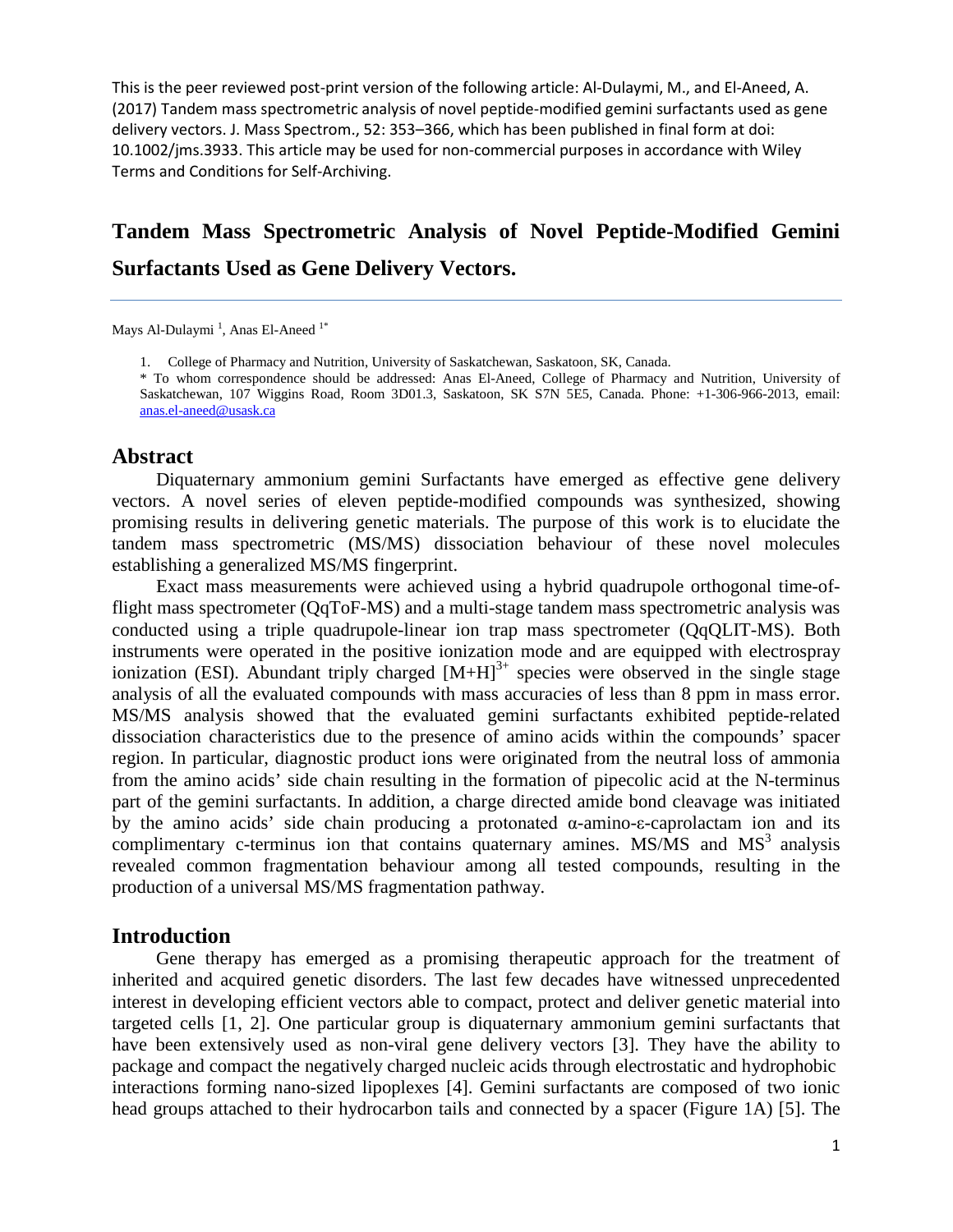unique structure of gemini surfactants resulted in superior characteristics compared to their monomeric counterparts, such as their greater ability in reducing surface tension, lower critical micelle concentration (CMC) and lower Krafft temperature (critical micelle temperature) [\[6\]](#page-22-5). Owing to these enhanced characteristics, lower concentration of gemini surfactants are required for gene delivery compared to their monomeric counterparts, thus, they possess lower cytotoxicity profile [\[4\]](#page-22-3). In addition, gemini surfactants' distinctive structure offers various possibilities for structural modification, allowing for the production of compounds specifically designed to overcome delivery barriers. For example, the insertion of pH-sensitive moieties resulted in the production of "intelligent" delivery vehicles that respond to the surrounding stimuli [\[7\]](#page-22-6).

The most widely used group of gemini surfactants is the cationic N, Nbis(dimethylalkyl)- $\alpha$ , $\omega$ -alkane-diammonium surfactants (Figure 1). They were successfully utilized in delivering genetic materials both *in vitro* and *in vivo* [\[8,](#page-22-7) [9\]](#page-22-8). In fact, Badea *et al.* reported three-fold increase in topical transgene expression in animals treated with N,N' bis(dimethylhexadecyl)-1,3-propanediammonium dibromide (designated as 16-3-16) gemini surfactant-based nanoparticles compared to animals treated with naked DNA [\[9\]](#page-22-8). Despite the success of the traditional gemini surfactants, concerns regarding their toxicity have arisen [\[10\]](#page-22-9). Several approaches have been undertaken to address this problem, including the insertion of biocompatible and biodegradable moieties such as sugars, lipids, and amino acids [\[11-13\]](#page-22-10). For example, glycyl-lysine substituted gemini surfactants exhibited significantly higher gene expression *in vitro* and lower cytotoxicity compared to the unsubstituted parent compound [\[14-](#page-22-11) [16\]](#page-22-11). Moreover, *in vivo* topical application of the glycyl-lysine substituted gemini surfactantbased lipoplexes into the rabbit vaginal cavities demonstrated higher transgene efficiency compared to the parent compound without visible toxicity [\[17\]](#page-23-0).

Although extensive research was focused on the design of new gemini surfactants and optimizing their physicochemical properties to increase efficiency and reduce side effects  $[3, 16,$  $[3, 16,$ <sup>[18\]](#page-23-1)</sup>, little is known about their post transfection fate. Many questions remain unanswered regarding the degradation profile of nanoparticles after releasing their therapeutic cargo including the formation of metabolic by-products, some of which can theoretically be toxic. Correlating the biodistribution and the biological fate of the nanoparticles to their chemical structure and physicochemical properties can provide insights into the rational design process to produce gene carriers with higher efficiency and reduced toxicity. Such knowledge will bridge the gap between empirical and rational design. As such, there is a need to develop analytical techniques that could identify and quantify gemini surfactants within complex biological samples.

Mass spectrometry (MS) is routinely used for both the quantitative and qualitative analysis of pharmaceuticals [\[19-22\]](#page-23-2). In our group, we investigated the fragmentation pathways of different structural families of gemini surfactants establishing collision induced dissociationtandem mass spectrometric (CID-MS/MS) fingerprints for accurate identification of gemini surfactants [\[23-26\]](#page-23-3). This data was subsequently utilized to develop MS-based methods for the quantification of conventional un-substituted gemini surfactants within cells to determine the rate of cellular uptake and removal [\[27-29\]](#page-23-4). Ongoing research employs the use of these methods to investigate subcellular localization and to identify any potential metabolites.

Recently, a new generation of peptide modified gemini surfactants was introduced demonstrating a superior *in vitro* transfection efficiency compared to the traditional unsubstituted gemini surfactants (Figure 1B) [\[30\]](#page-24-0). Herein, we aim to evaluate the CID-MS/MS fragmentation behaviour of eleven novel peptide modified gemini surfactants. The peptides are attached to the spacer region via an amide bond with variable hydrocarbon linkages that may affect the efficiency of the developed nano-formulations. The data from this study will be needed for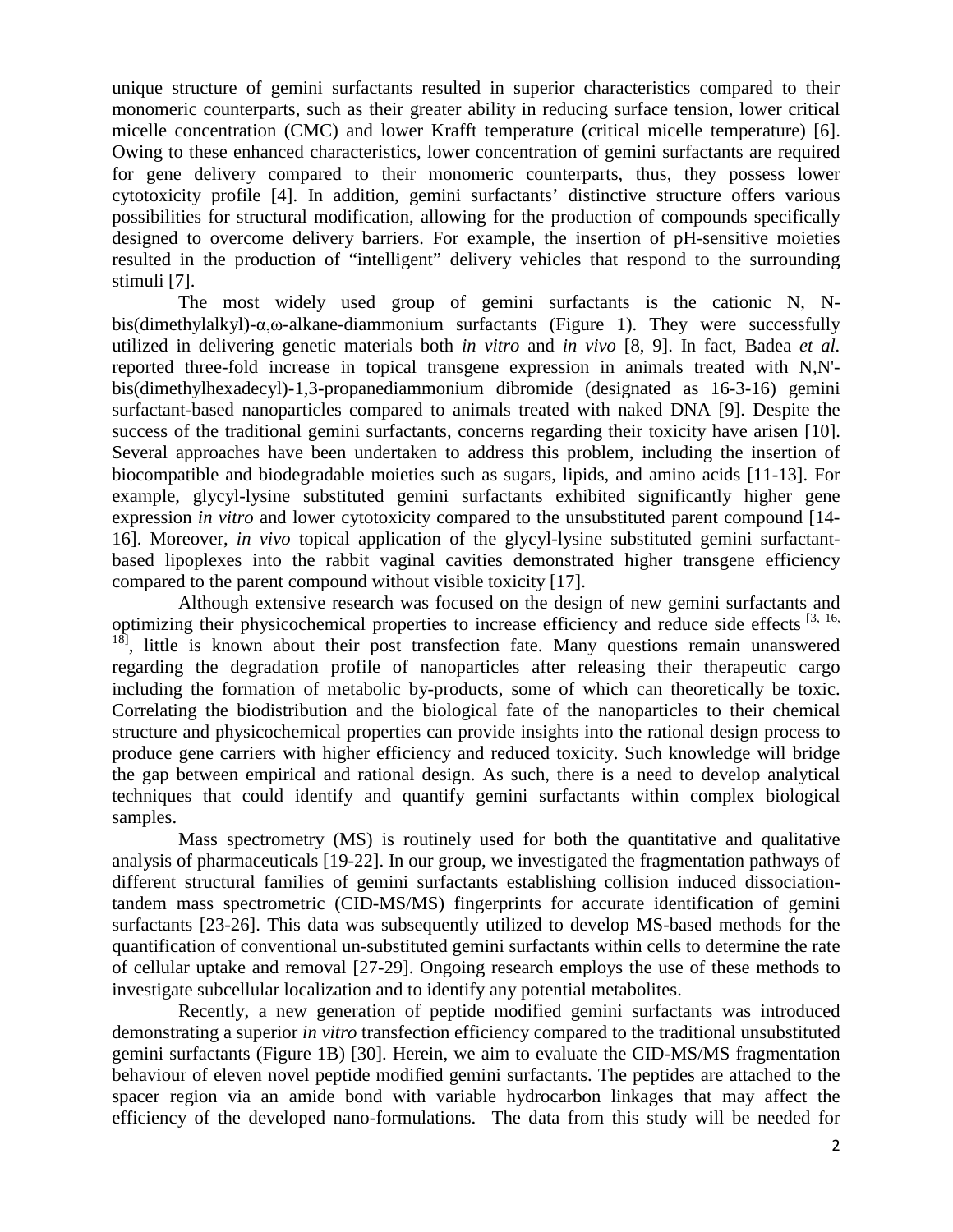developing multiple reaction monitoring (MRM) quantification MS/MS methods to probe the fate and the biodistribution of topically applied therapeutic gemini surfactant formulations.

## **Material and methods**

#### **Material**

Eleven novel peptide modified gemini surfactants were synthesized using previously reported synthetic methods [\[16\]](#page-22-12). Tested compounds were designated as m-7N(R)-m where m is the alkyl tail carbon chain length,  $m= 12$  or 16 and R is a chain of hydrocarbon linkers attached to amino acids: R= Glycyl-Hexyl-lysine, Glycyl-Hexyl-Trilysine, Glycyl-Undecyl-lysine, Glycyl-Undecyl-Trilysine, Hexyl-Trilysine and Undecyl-Trilysine. The general chemical structure of these gemini surfactants is shown in Figure 1B. Methanol (HPLC grade purity, Fisher Scientific, Nepean, ON, Canada), Water (HPLC grade purity, Fisher Scientific, Nepean, ON, Canada), and formic acid (purity 90%, EMD Chemicals Inc., Merck KGaA, Darmstadt, Germany) were used as solvents.

#### **Sample preparation**

Stock solutions of 3 mM gemini surfactants were prepared in methanol/water (50:50 v: v) containing 0.1% formic acid and stored at −20 ◦C. Each sample was further diluted 1000 X at the time of analysis using the same solvent.

#### **Mass spectrometric analysis**

#### *Single stage MS analysis*

Gemini surfactants were analyzed using an AB SCIEX QSTAR® XL quadrupole orthogonal time of-flight hybrid mass spectrometer (QqToF-MS) equipped with an electrospray ionization (ESI) source (AB SCIEX, Redwood City, CA, USA). The instrument was operated in the positive ion mode with declustering potential of 100 V and focusing potential of 290 V. Sample aliquots were infused into the mass spectrometer at flow rate of 10 μL/min using an integrated Harvard syringe pump through a Turbo Ionspray Source, having a needle voltage of 5500 V and a temperature of 80 °C. Nitrogen was used as the drying gas and ESI nebulizing gas. A two-point external calibration was performed prior to the analysis of gemini surfactants using two singly charged calibration standards: cesium iodide (CsI, *m/z* 132.9055, Sigma-Aldrich, Oakville, ON, Canada) and sex pheromone inhibitor iPD1 (*m/z* 829.5320, Bachem Bioscience Inc., PA, USA).

### *Tandem mass spectrometric analysis*

Tandem mass spectrometric analysis of the tested gemini surfactants was performed using an AB SCIEX QTRAP® 4000 hybrid triple quadrupole–linear ion trap mass spectrometer (QqLIT-MS) equipped with a "Turbo V Ion Spray" ESI source (AB SCIEX, Redwood City, CA, USA). Collision-induced dissociation (CID) was conducted using nitrogen as the collision gas. The instrument was operated in the positive ion mode with declustering potential in the range of 45–100 (optimized for each compound). Collision energy (CE) was also optimized for the range 20–40 eV to induce fragmentation while maintaining the abundance of the precursor ion. Samples were infused into the instrument at flow rate of 10 μL/min by using a model 11 Plus syringe pump (Harvard Apparatus, Holliston, MA, USA). Ionspray voltage was set at 5500 V with source temperature of 300°C.

It is noteworthy that the MS/MS analysis of the all tested peptide-modified gemini surfactants was also conducted using the QSTAR®. It generated similar MS/MS spectra to that produced by the QTRAP®, confirming the elemental compositions of the projected product ions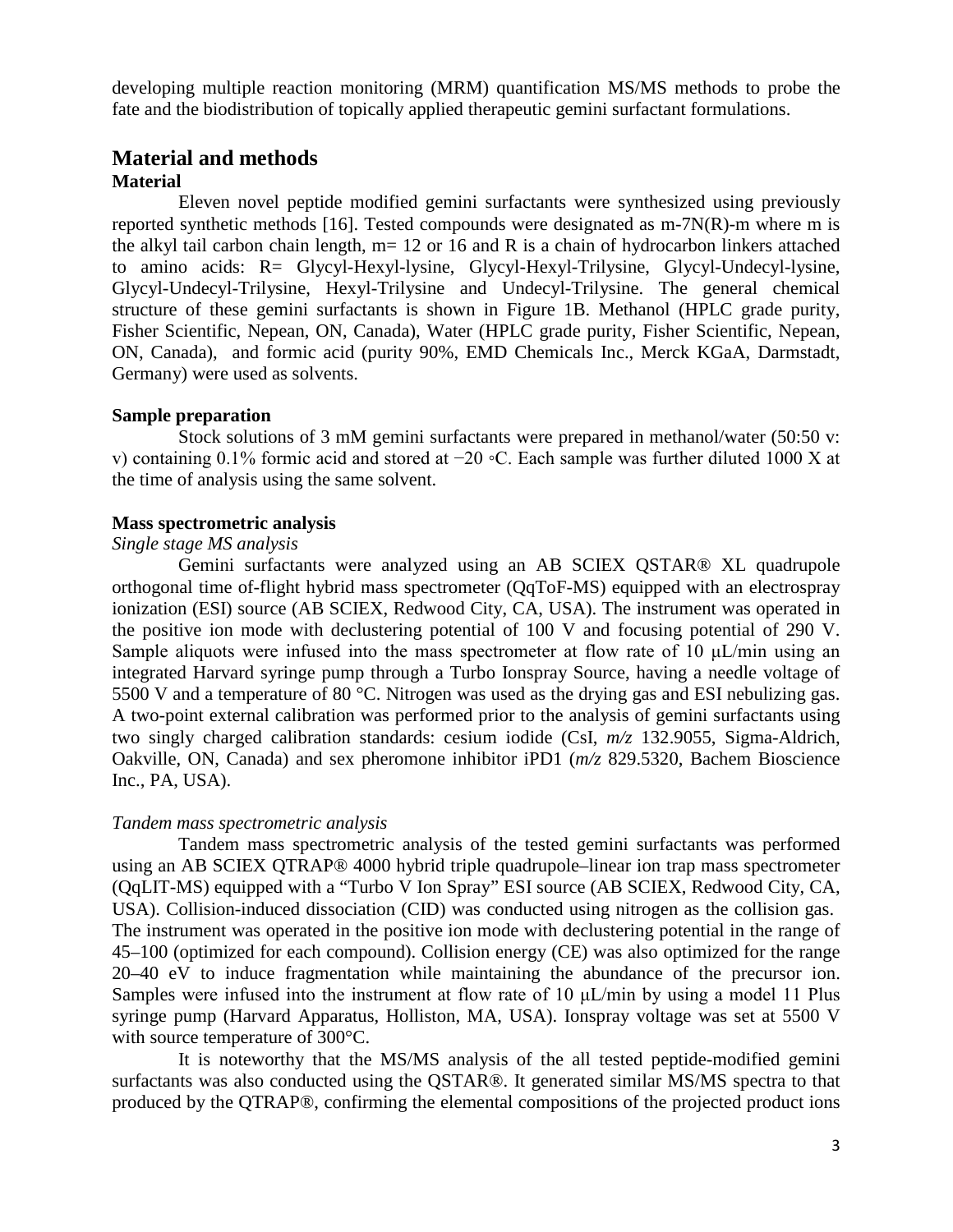(Figure S1, Supplementary Material). However, MS/MS spectra acquired by the QTRAP® were more informative due to the ability of the linear ion trap to accumulate ions when performing the enhanced product ion scan.

## *Multi-stage MS3 analysis*

 $MS<sup>3</sup>$  analysis of the selected second-generation ions was conducted on the AB SCIEX QTRAP® 4000 instrument under the same optimized conditions mentioned above. Excitation energy (AF2) was set at the range of 20–100 to obtain abundant fragments of the selected second-generation ions.

# **Results and discussion**

## **Single-stage MS analysis**

Full scan ESI-QqToF-MS analysis of all tested peptide-modified gemini surfactants showed an abundant triply charged  $[M+H]^{3+}$  species (Table S1, Supplementary Material). In addition, some compounds with three terminal residues of amino acids showed a minor quadruply charged  $[M+2H]^{4+}$  species. The exact masses were assessed showing mass accuracies of less than 8 parts per million (ppm) mass error confirming the projected molecular structure of the tested gemini surfactants (Table S1, Supplementary Material). This mass accuracy was achieved by employing two-point external calibration prior to the analysis of the gemini surfactants. In fact, the accuracy of these measurements was similar to a recent work by our group which utilized internal calibration to assess mono-amino acid and di-amino acids substituted gemini surfactants [\[25\]](#page-23-5).

## **Tandem mass spectrometric analysis**

The fragmentation behavior of peptide modified gemini surfactants was evaluated using low-energy CID-MS/MS employing ESI-QqLIT-MS instrument. Structural variation within the tested gemini surfactants, namely the number of amino acid residues, the length of the hydrocarbon tails and the length of the incorporated hydrocarbon linker drove the MS/MS dissociation behavior. In addition, MS/MS experiments yielded compound-specific product ions which authenticate the molecular structure of their precursor ions. Such product ions could be utilized as diagnostic ions for the qualitative and quantitative analysis of the evaluated gemini surfactants.

The MS/MS fragmentation behavior of peptide modified gemini surfactants showed remarkable differences compared to traditional gemini surfactants [\[23,](#page-23-3) [24\]](#page-23-6). This is mainly due to the insertion of peptide segments within the gemini surfactant spacer region, resulting in the formation of peptide-related dissociation characteristics. The number of terminal amino acid residues in the spacer seems to play a major role in determining the MS/MS fragmentation pattern; hence, MS/MS analysis will be discussed based on the number of terminal amino acids residues. The following sections include detailed discussion of the fragmentation patterns of the  $16-7N(C_{11}-K_3)-16$  gemini surfactant as an illustrative example of compounds with the triterminal amino acids residues as it has the most complex MS/MS spectra among all tested compounds. In addition, the MS/MS dissociation behaviour of  $16\text{-}7N(G-C_{11}-K)-16$  is briefly discussed to highlight the fragmentation of gemini surfactants with a mono-terminal amino acid moiety. The major product ions for peptide modified gemini surfactants with tri-terminal amino acids residues and mono-terminal amino acid moiety are displayed in Tables 2 and 3 respectively.

*MS/MS fragmentation pathway of the peptide modified gemini surfactants with tri-terminal lysine moieties*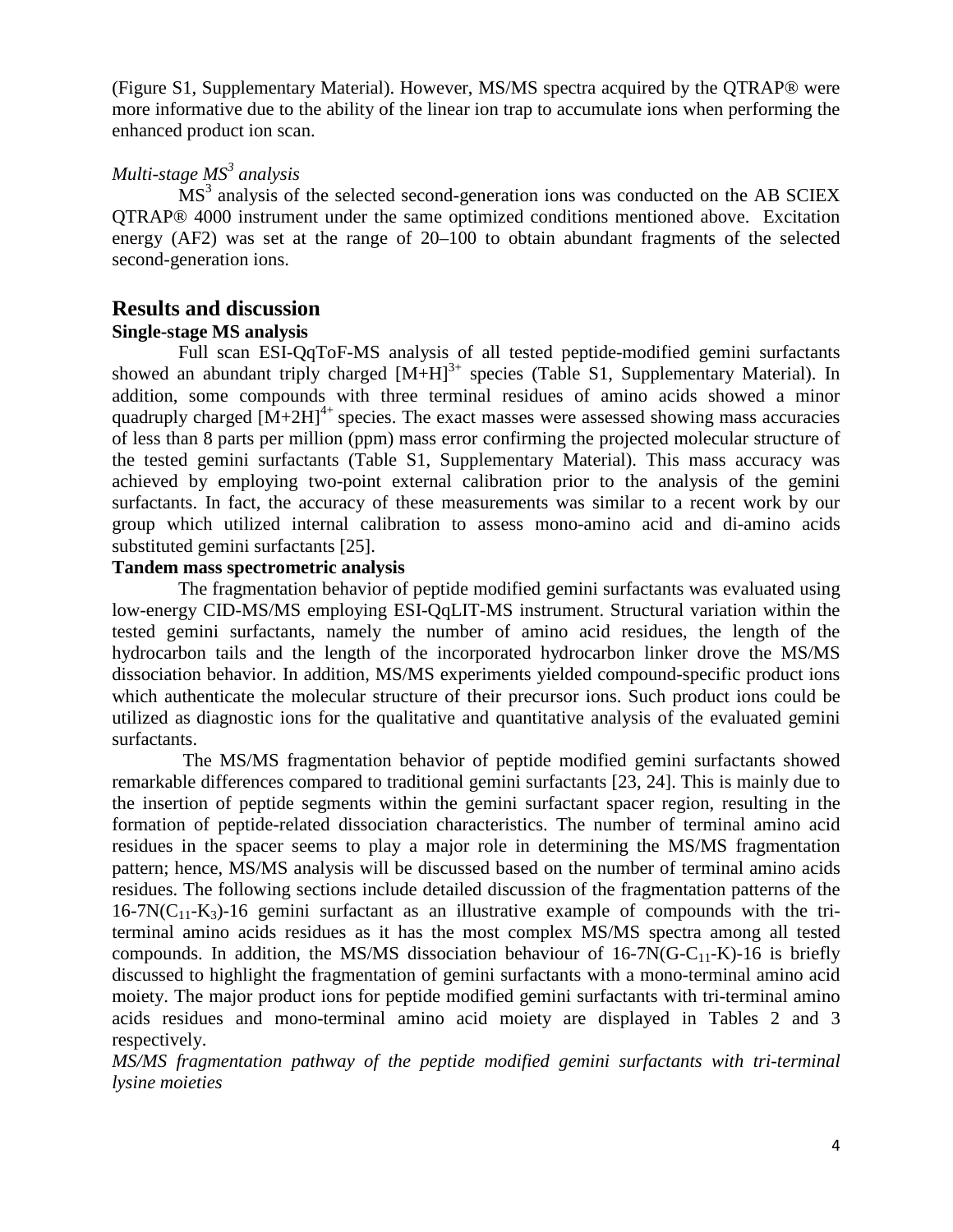The fragmentation of the triply charged precursor ion of 16-7N(C11-K3)-16 gemini surfactant resulted in the formation of three initial diagnostic product ions that have their unique subsequent dissociation pathways (Figure 2, Table 1). Two initial product ions arise from the loss of one of the terminal lysine moieties producing either a doubly charged product ion (A) observed at *m/z* 538.54 or a triply charged product ion (B) observed at *m/z* 359.36. The third initial product ion results from the loss of a  $NH<sub>3</sub>$  moiety generating a triply charged product ion (C) observed at *m/z* 396.38. The coexistence of the three initial product ions suggests a competition between different fragmentation mechanisms. While both ions (A) and (B) are formed by losing one of the terminal lysine residues from the precursor ion, they have different charge status implying the presence of different fragmentation mechanism for cleaving the amide bond.

As indicated earlier, the presence of peptides within the gemini surfactants offered the compound protonated peptide characteristics, unlike conventional gemini surfactants [\[23,](#page-23-3) [24\]](#page-23-6). The dissociation of protonated peptides can be explained by the 'mobile proton' model: a comprehensive model that suggests a competition between charge-remote and charge-directed reactions to predict the fragmentation process [\[31-33\]](#page-24-1). Under low-energy conditions such as CID, charge-directed reactions are believed to be the major pathway for peptide dissociation in which bond cleavage is initiated by active involvement of the ionizing proton [\[34\]](#page-24-2). Thus, the location of the ionizing proton on the peptide chain could determine the fragmentation mechanism [\[33\]](#page-24-3). As such, the composition of the amino acids (the presence or absence of a basic residue), the sequence, size and charge state of the investigated peptide will play a crucial role in determining the MS/MS fragmentation pattern.

The gemini surfactant 16-7N(C11-K3)-16 has a chain of three branched lysine moieties. Lysine is a basic amino acid that is most probably protonated at the ε-amino group of the side chain. Amid bond cleavage is initiated by nucleophilic attack by the lysine side chain on the amide bond [\[35,](#page-24-4) [36\]](#page-24-5). The first step of the reaction involves mobilization of the proton of the lysine side chain to the nitrogen of the C-terminal neighboring amide bond (Figure 3). Subsequently, nucleophilic attack by the lysine side chain on the carbon of the protonated amide bond leading to the cleavage of the amide bond and the formation of a protonated α-amino-εcaprolactam ion observed at  $m/z$  129.10 (b<sub>1</sub>) (Figure 3). A complementary ion at  $m/z$  538.5 (product ion A) is formed rather than a neutral species as in the case of peptides due to the presence of quaternary amines that exist within the structure of gemini surfactants (Figure 1B, Figure 3).

In fact, the formation of the product ion at  $m/z$  129.10 is a characteristic of lysine containing peptides [\[35-37\]](#page-24-4). The loss of lysine through this mechanism explains the formation of product ion (A) the doubly charge compound, however, it does not explain the formation of product ion (B), the triply charged species of the same structure (Figure 2), suggesting the presence of alternative MS/MS dissociation mechanism.

Two mechanisms can be proposed for the formation of the product ion (B) observed at  $m/z$  359.36. The first could be explained by the established fragmentation mechanism termed ( $a<sub>x</sub>$ )  $-$  y<sub>x</sub>) which leads to integrated formation of  $a_x$  and  $y_x$  ions [\[38,](#page-24-6) [39\]](#page-24-7). This dissociation is focused on the cleavage of the amide bond and  $Ca - C$  amide bond resulting in the formation of protonated imine, carbon monoxide and product ion B (i.e. protonated C-terminal fragment) (Figure 4) [\[38\]](#page-24-6). Following the expulsion of the weakly bound carbon monoxide, a proton-bound dimer between the N terminal and the C-terminal fragments is formed. Under low-energy CID conditions, the formed dimer has a long lifetime allowing for numerous proton transfers among product ions to occur. As a result, the dimer is dissociated to form either product ion B (i.e. the  $y_2$  ion based on Roepstorff nomenclature for peptide fragmentation<sup>[\[40\]](#page-24-8)</sup>) or ion  $a_1$  which is observed at  $m/z$ 101.10 (Figure 4). It should be noted that ions B and  $a_1$  were only observed in gemini surfactants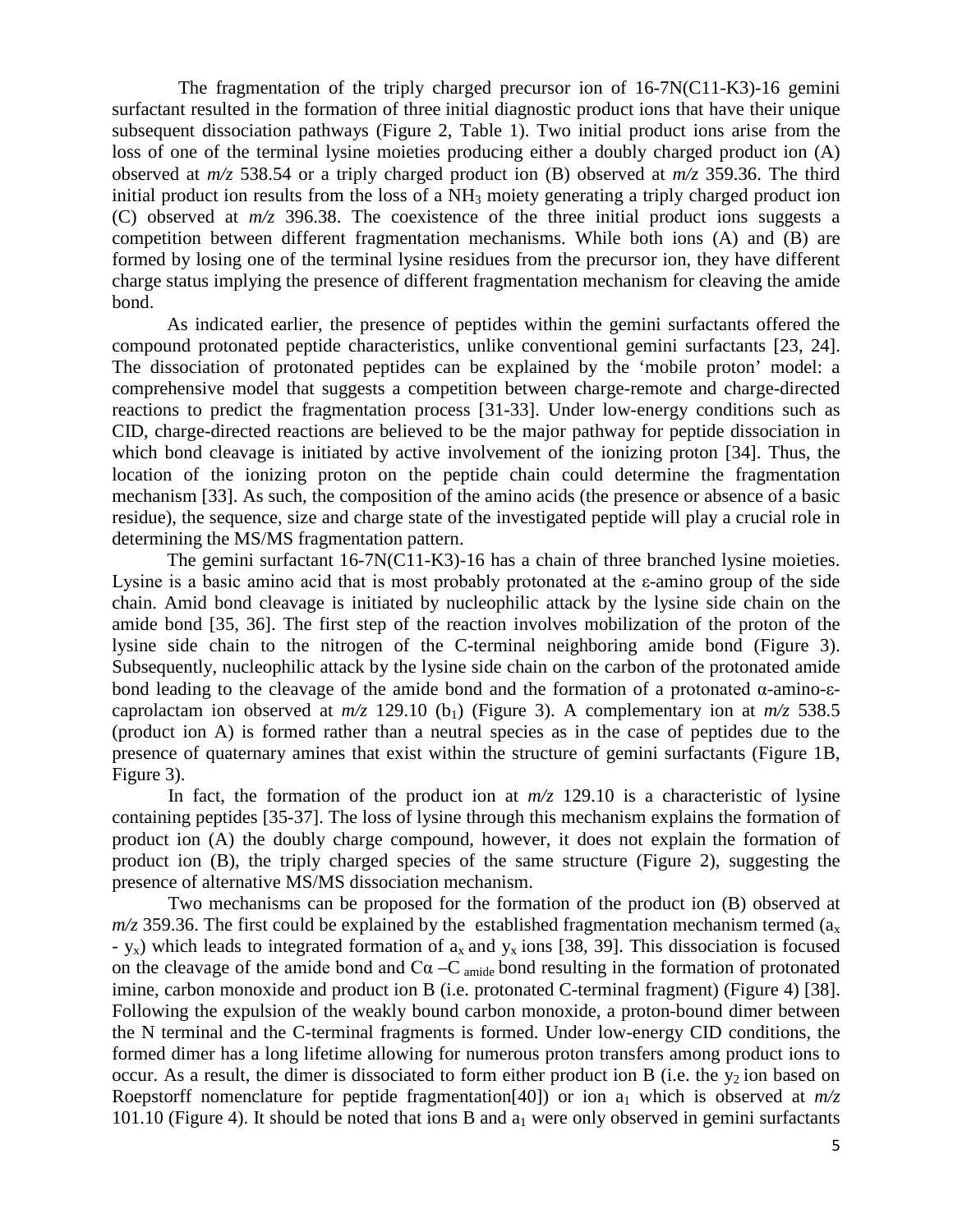with longer hydrophobic linker chain  $(C_{11})$  and not in shorter linker  $(C_6)$  (Table 1). This is in agreement with previously reported behavior of mono and di- amino acid substituted gemini surfactants in which no ion B analogues was observed [\[25\]](#page-23-5).

Alternative mechanism that could lead to the formation of product ion (B) is simply the same as that of product ion (A) (Figure 3), however; a proton transfer from the amide-nitrogen of the protonated α-amino-ε-caprolactam to the ε-amino group of the remaining lysine (c-terminus) is required. Csonka *et al.* indicated the possibility of such a dissociation to occur especially when the c-terminal part of the compound has high enough proton affinity to compete with the  $\alpha$ amino-ε-caprolactam [\[36\]](#page-24-5). In the tested compound, the ε-amino group of the c- terminal has a higher *pka* value than the amide-nitrogen, thus it has higher proton affinity raising the possibility for the ion transfer to take place. As such, it is possible that two mechanisms are simultaneously involved in the formation of product ion (B).

In addition to product ions A and B, Product ion (C) at *m/z* 396.38 results from the neutral loss of a (NH3) moiety (Figure S2, Supplementary Material; Figure 2). This is expected as protonated peptides under low-energy CID conditions often undergo neutral losses of small molecules such as water or ammonia [\[34\]](#page-24-2). The loss of ammonia has been reported mainly in basic amino acid residues such as lysine, arginine, asparagine and glutamine [\[34\]](#page-24-2). A chargedirected fragmentation mechanism has been proposed for the elimination of ammonia from the lysine side chain [\[35\]](#page-24-4). As such, protonation of the side chain is required. Since ε-amino group is the most favored protonation site in lysine, mobilization of protons is not needed. Dookeran *et al.*  demonstrated utilizing an  $\alpha$ -<sup>15</sup>N protonated lysine that the loss of the NH<sub>3</sub> moiety involves in particular the nitrogen of the side chain [\[37\]](#page-24-9). When lysine is located at the peptide N-terminus, like in the tested gemini surfactants, the loss of ammonia occurs via nucleophilic attack by the Nterminal amino group resulting in the formation of pipecolic acid (Figure S2, Supplementary Material) [\[36\]](#page-24-5). It is noteworthy that the proposed fragmentation pathways forming the three initial product ions could involve either one of the two N-terminal lysine moieties, leading to identical product ions. In fact, the various observed ions could be a mixture of two species losing either lysine moiety terminal. Both losses will not affect the produced product ions that can still efficiently be used for both qualitative and quantitative applications.

## *Dissociation of product ion A*

The dissociation of product ion (A) starts with the loss of the quaternary ammonium headgroup and the attached aliphatic tail resulting in the formation of two complementary ions: product ion (1) at *m/z* 270.31 a singly charged ion and a minor singly charged product ion (2) observed at *m/z* 806.76 (Figure 5, Table 1). In addition, a doubly charged species was observed at  $m/z$  403.88 (2) which shares the same molecular structure of product ion (2) albeit doubly charged. This suggests the existence of an alternative ion formation mechanism. It could be explained by a homolytic cleavage of the N-C bond between the quaternary ammonium headgroup and the hydrocarbon tail resulting in the neutral loss of the aliphatic tail (hexadec-1 ene) and the formation of a doubly charged minor product ion at *m/z* 426.41(2\*) (Figure 5). In agreement with the previously observed behavior of mono and di- amino acid substituted gemini surfactants [\[25\]](#page-23-5), the close proximity of the two positively charged head groups of ions such as (2\*) could make the ion relatively unstable which easily fragments by the subsequent loss of a head group as dimethylamine leading to the formation of (2`) ion at *m/z* 403.88. Such a behavior was consistent among all the evaluated gemini surfactants. In fact, in some cases the intermediate ion (i.e.  $2^*$ ) was abundant enough to enable for  $MS<sup>3</sup>$  analysis that supported the projected molecular structure of this ion (2\*) (Table S2, Supplementary Material). The formation of such unstable intermediate ions and their subsequent stable product ions (i.e. ion 2` in this case) was commonly noticeable in the various tested gemini surfactants. It will be referenced frequently in the text as an intermediate ion.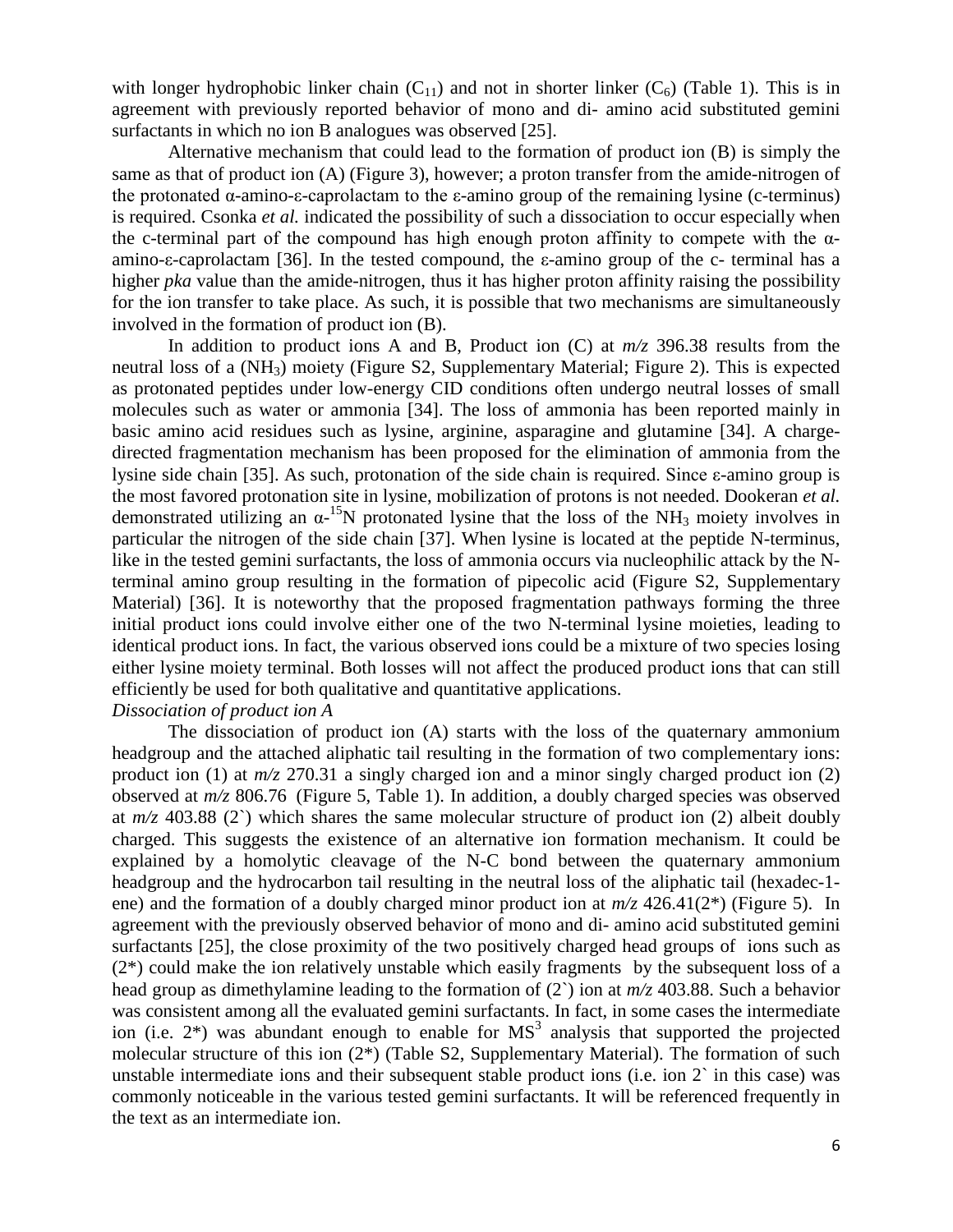Product ion (2`) subsequently yields the formation of four product ions (Figure 5). The first involves the loss of the headgroup and the attached aliphatic tail (ion 1) at *m/z* 270.31 producing a singly charged product ion (3) at *m/z* 537.44. A second ion is formed via the neutral loss of the aliphatic chain and the formation of intermediate doubly charged ion, as discussed above, at  $m/z$  291.75 (ion structure is not shown) which easily loses the dimethylamine head group generating a doubly charged species (3`) at *m/z* 269.23. The third and fourth ions are formed as a result of eliminating the terminal lysine moiety leading to the formation of a singly charged ion (4) at  $m/z$  678.66 and the corresponding doubly charged ion (4) at  $m/z$  339.83 (dotted arrows originating from ion 403.8). As shown in Figure 3, this cleavage is usually initiated by nucleophilic attack of the lysine side chain on the amide bond releasing *m/z* 129.10 ion (b<sub>2</sub>) as a protonated α-amino-ε-caprolactam and forming product ion (4). Ion (4) on the other hand could either result from the same mechanism as ion (4) but it requires a proton transfer from the protonated α-amino-ε-caprolactam to the complementary c-terminal ion or through the  $(a_x - y_x)$  peptide fragmentation mechanism (Figure 4). Unlike product ion (2), fragmentation of the singly charged ion (2) produces only two product ions: ions (3) and (4) (Figure 5).

Ion (3<sup>o</sup>) at  $m/z$  269.23 undergoes neutral loss of ammonia forming pipecolic acid derivative compound at  $m/z$  260.71 (5) (Figure 5). Furthermore, (3) loses another terminal lysine moiety forming a single-charged ion (6) at *m/z* 409.35 and a double-charged ion (6`) at  $m/z$  205.18. Similar to ion (3), ion (3) also eliminates an ammonia group producing ion (5) at *m/z* 520.42 and loses a lysine moiety to produce ion (6). Ion (6) can also be formed via the loss of alkyl tail from ion (4) as well as ion (4`); the latter can additionally yield ion (6`) as shown in Figure 5. Finally, ions (5) and (5) can also yield the formation of product ion (6) through the loss of the pipecolic acid ring (Figure 5). It can be speculated that this loss occurred by the mobilization of the proton from the pipecolic acid ring to the nitrogen of the amide bond followed by nucleophilic attack either by the carbonyl group releasing pipecolic acid which was observed at *m/z* 112.07 or by the pipecolic acid ring's amine resulting in opening the ring and forming caprolactam ion which was also observed at *m/z* 114.09 (Figure 5).

Product ion (6`) experiences loss of ammonia group forming ion (7) at *m/z* 196.67 and eliminates the last lysine moiety forming ion (8) at *m/z* 281.26. It should be noted that ion (8) at  $m/z$  281.26 was also produced by ion (6); however,  $MS<sup>3</sup>$  analysis did not show any second generation product ions at *m/z* 129.10, which corresponds to the elimination of lysine as a protonated α-amino-ε-caprolactam (Table S2, Supplementary Material). This finding supports the theory of the proton transfer from the protonated α-amino-ε-caprolactam to the c-terminal fragment ion that we proposed earlier as a possible mechanism to justify the formation of product ion B.

#### *Dissociation of product ion B*

Product ion (B) dissociates via two fragmentation pathways; firstly by the loss of an NH3 moiety from the terminal lysine producing pipecolic acid derivative, product ion (9) at *m/z* 353.68 (Figure 6, Table 1). The second product ion results from the loss of the terminal lysine amino acid residue (observed at *m/z* 129.10 [b2]) by amide bond cleavage forming a doubly charged product ion (10) at *m/z* 474.49. Elimination of the pipecolic acid part of ion (9) also leads to the formation of ion (10) which subsequently dissociates by eliminating the last terminal lysine, forming ion (11) observed at *m/z* 410.44. Furthermore, ion (10) loses the tail region and the attached head forming the previously mentioned singly and doubly charged ions designated as (4) and (4`). As it can be seen, the complexity of the MS/MS spectra supports the notion that some ions may be formed from various product ions as in the case of the product ions (4) and (4). Such observation is supported by second generation  $MS<sup>3</sup>$  analysis (Table S2, Supporting Material). Both of these ions further dissociate as shown in Figure 6. Ion (11) also loses the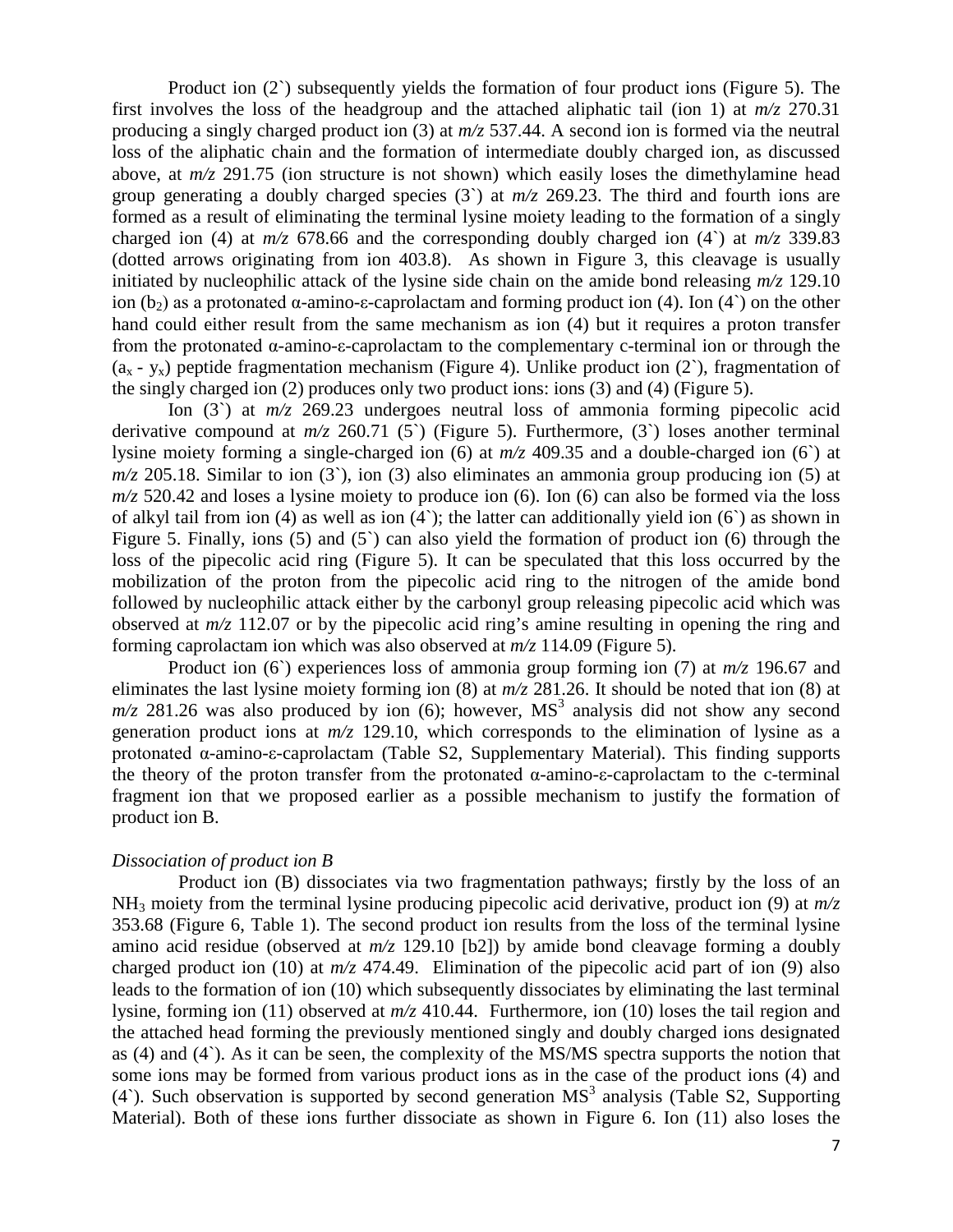aliphatic tail and the attached head group yielding ion (12) and (12) at  $m/z$  550.57 and  $m/z$ 275.79 respectively supported by second generation  $MS<sup>3</sup>$  analysis (Table S2, Supplementary Material). Both ions subsequently eliminate the remaining dimethylalkenammonium ion forming the product ion (8) at *m/z* 281.26 (Figure 6).

#### *Dissociation of product ion C*

Product ion (C) was the source of six product ions (Figure 7) which is much more complex than product ions A or B. This is expected since product ion C retains the same structural backbone of the precursor ion with the simple loss of  $NH<sub>3</sub>$  moiety. The first two product ions arise from the loss of pipecolic acid re-forming product ions (A) or (B) which was confirmed by  $MS<sup>3</sup>$  analysis (Table S2, Figure S3, Supplementary Material). On the other hand, cleavage of the peptide bond of the lysine with intact side chain resulted in the formation of ions 9 and 9` observed at *m/z* 353.68 and *m/z* 530.02 (Figure 7, Table 1) respectively which differs only in the charge state due to variations in the formation mechanisms as disused earlier in details in the section entitled "Dissociation of product ion A". Interestingly,  $MS<sup>3</sup>$  analysis of ion (C) revealed that product ions (A) and (B) were of lower abundance than product ions 9 and 9` (Figure S3, Supplementary Material). This could be attributed to the ease of the cleavage of the amide bond linked to the lysine side chain ε-amino group in comparison to the loss of pipecolic acid.

Product ion (C) can also eliminates another ammonia group from the second terminal lysine producing a triply charge ion (13) observed at *m/z* at 390.70 (Figure 7, Table 1). Since the elimination of the ammonia is charge-directed, mobilization of the proton from the pipecolic acid ring to the lysine ε-amino group is required. Ion (13) subsequently loses one of the pipecolic acids yielding the previously mentioned ions (9) and (9`) which was confirmed by second generation  $MS<sup>3</sup>$  analysis (Table S2). Finally, product ion C undergoes a neutral loss of the aliphatic tail forming an unstable intermediate at *m/z* 321.63 (not shown) which easily loses dimethylamine group forming a triply charged ion (14) at *m/z* 306.61. Similar to past observation, such an intermediate ion was occasionally observed and its genesis was confirmed by  $MS<sup>3</sup>$  analysis.

Ion (14) eliminates the remaining ammonium headgroup and the associated aliphatic tail producing the product ion (15) at *m/z* 324.76. It also undergoes neutral loss of the tail through hemolytic cleavage of the N-C bond forming, as above, unstable intermediate at *m/z* 231.86 that subsequently losses the head group yielding ion (15) at  $m/z$  216.84. Ion (16) observed at  $m/z$ 300.94 is also produced from ion (13) after losing the dimethylalkenammonium ion and from ion (14) after the neutral loss of ammonia which was confirmed by  $MS<sup>3</sup>$  analysis (Figure 7, Table S2). Ion (16) follows same pathway as ion 14 forming ion (17) at *m/z* 316.25 and ion (17`) at *m/z* 211.17. Both ion 17 and 17` was generated by loss of ammonia from ions 15 and 15`. Ions 15, 15`, 17 and 17` further cleaved various amid bonds producing smaller structures product ions as illustrated in Figure 7.

Ions 9 and 9` follow similar fragmentation pattern as ion (13), firstly by losing one of the dimethylalkenammonium ions then by eliminating the second one (Figure 7, Table 1).The produced product ions later fragmented to smaller ions in a similar fashion by cleaving the amide bond and/or ejecting lysine moieties as illustrated in Figure 7.

In order to support the proposed fragmentation pathways of the peptide-modified gemini surfactants with tri-terminal lysine moieties, isotopically labeled analogues were evaluated. This include compounds  $16-7N(G-C_{11}-K_{D}-K_{2})-16$  and  $16-7N(G-C_{6}-K_{D}-K_{2})-16$  where  $K_D$  is a deuterated lysine moiety bearing four deuterium atoms. The MS/MS analysis revealed an increased *m/z* values in the product ions containing the deuterated lysine such as product ions (A), (B) and (C) (Figure S4, Supplementary Material). Moreover, fragment ions (8), (11), (12)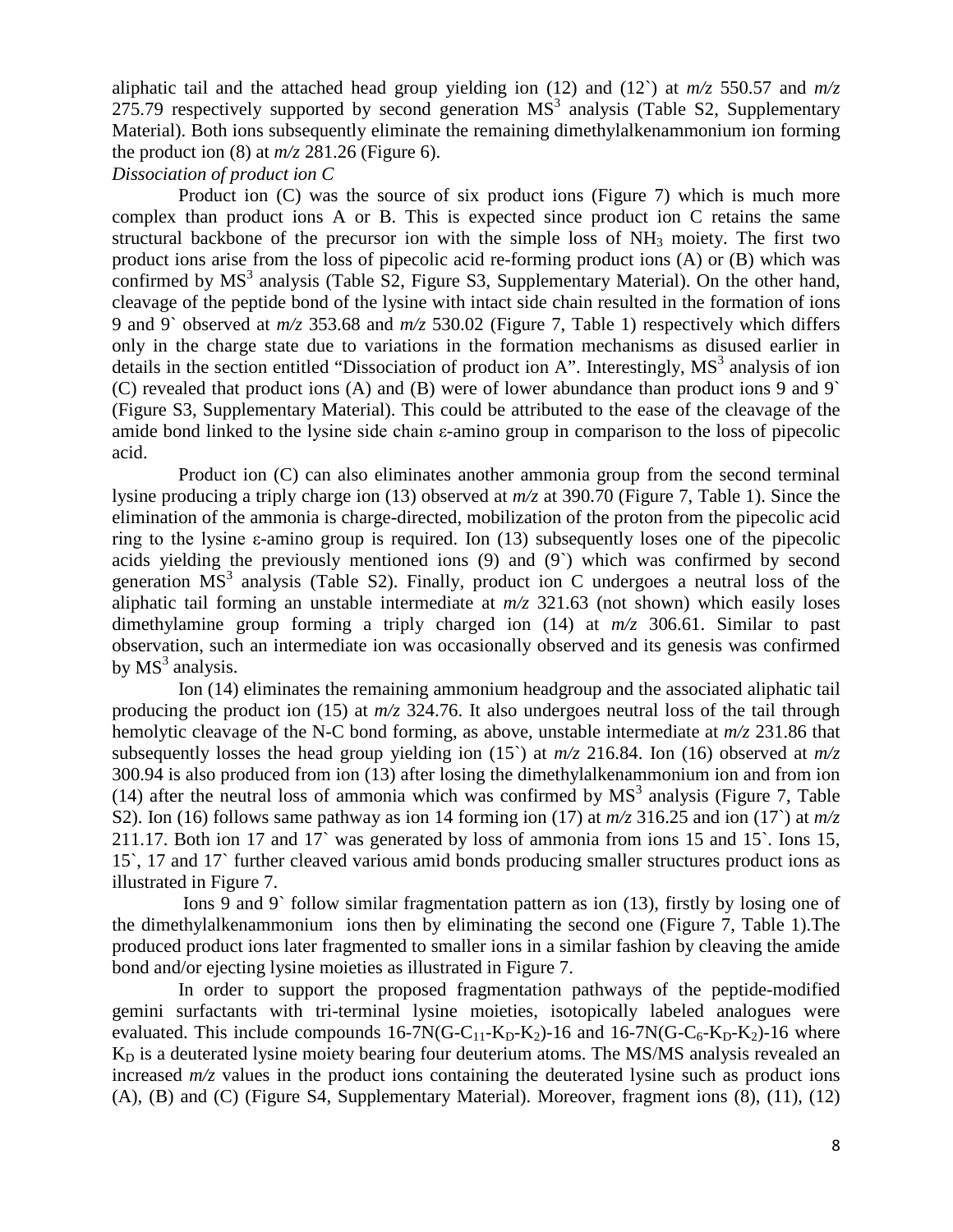and (12) that bear no deuterated region showed identical  $m/z$  values, confirming the proposed fragmentation pathway (Figure S4, Supplementary Material).

## *MS/MS fragmentation pathway of the peptide modified gemini surfactants with mono-terminal lysine moiety*

Gemini surfactant  $16-7N(G-C_{11}-K)-16$  is used as an illustrative example of peptide modified gemini surfactants functionalized with single terminal lysine moiety (Figure 8). Similar to the fragmentation pathway of  $16-7N(C_{11}K_3)-16$  gemini surfactant, dissociation of  $16-7N(G C_{11}$ -K)-16 compound started with either the elimination of the lysine moiety and/or the neutral loss of amino group. Elimination of the lysine residue through the cleavage of the amide bond produced ion (A), a doubly charged product ion observed at *m/z* 438.95, and released its complimentary ion  $(b_1)$  at  $m/z$  129.10 as a protonated  $\alpha$ -amino-ε-caprolactam (Figure 8, Table 2). Unlike  $16\text{-}7N(C_{11}K_3)$ -16 gemini surfactants, the formation of a triply charged product ion after the elimination of the lysine residues from  $16-7N(G-C_{11}-K)-16$  was not observed. This is possibly due to the higher proton affinity of the α-amino-ε-caprolactam compared to the cterminal product ions. A charge-directed loss of the lysine ε-amino group from the precursor ion resulted in the formation of pipecolic acid derivative product ion (B) at *m/z* 329.99 which can subsequently eradicate the pipecolic acid ring forming ion (A) (Figure 8).

As indicated earlier, product ion (A) undergoes the loss of the dimethylalkenammonium ion (1) generating both a single-charged product ion (2) at *m/z* 607.59 and a double-charged product ion (2`) at *m/z* 304.30 (Figure 8, Table 2). Both product ions experience a loss of the last dimethylalkenammonium ion producing product ion (3) at *m/z* 338.28. In addition, ion (2`) produced ion (3`), the doubly charged analog of ion (3).

Ion (B) also loses ion (1) producing ion (4) at *m/z* 240.22 which either eliminates the last dimethylalkenammonium ion generating ion (5) at *m/z* 225.18 and/or removes the pipecolic acid ring resulting in the formation of ion  $(2)$  (Figure 8, Table 2). Further dissociations of ion (5) are self-explanatory resulting in the production of ion (3) and (3`). Similar to other compounds, the genesis and structures of all ions observed in Figure 8 were confirmed by  $MS<sup>3</sup>$ analysis (data not shown).

### *Universal MS/MS fragmentation pattern of the novel peptide modified gemini surfactants*

Similarities in the fragmentation behaviour of the peptide modified gemini surfactants resulted in the establishment of a universal MS/MS fragmentation pattern (Figure 9) that can be applied to any related structure. The universal fragmentation pathway begins with both the cleavage of the peptide bond forming a doubly charged product ion (A) and the neutral loss of the lysine's εamino group producing pipecolic acid derivative product ion (B).

Two dissociation pathways are proposed for product ion (A). First, a loss of one quaternary ammonium headgroup and the attached aliphatic tail producing two complimentary ions: dimethylalkenammonium product ion (1) and the singly charged product ion (2). The second pathway occurs via homolytic cleavage of the N-C bond between the quaternary ammonium headgroup and the hydrocarbon tail resulting in the neutral loss of the aliphatic tail and the production of a doubly charged intermediate ion that easily eradicates the dimethylamine head group, probably due to the close proximity of the two positively charged head groups, generating product ion  $(2^{\circ})$ . In some cases the intermediate ion was abundant enough to conduct  $MS<sup>3</sup>$ analysis to support proposition. Both ions  $(2)$  and  $(2)$  also undergo subsequent loss of dimethylalkenammonium ion forming ions (3) and (3`) (Figure 9).

On the other hand, ion (B) dissociates by the loss of dimethylalkenammonium ion forming a triply charged ion (4) which subsequently eliminates another dimethylalken ammonium ion to produce ion (5). Product ions (B), (4) and (5) produced ions (A), (2) and (3) respectively through the removal of the pipecolic acid ring as illustrated in Figure 9.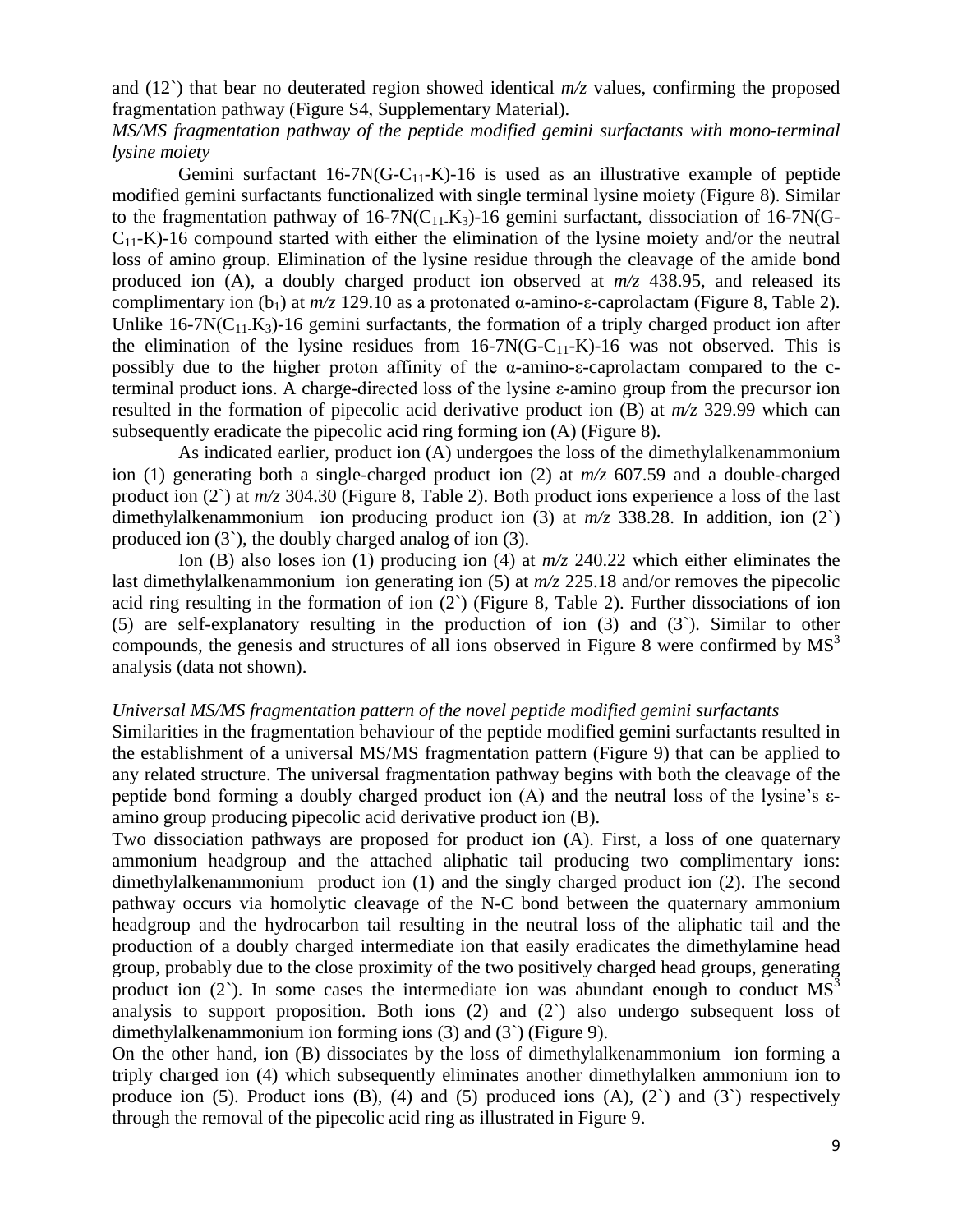## **Conclusion**

In this work, we utilized ESI-QqToF-MS and ESI-QqLIT-MS to study the CID-MS/MS fragmentation behaviour of eleven novel peptide-modified gemini surfactants. Exact mass measurements confirmed the projected molecular composition of the evaluated compounds showing mass accuracies of less than 8 ppm. In addition, tandem mass spectrometric analysis generated compound-specific product ions authenticating the chemical structure of their precursor ions. The genesis of these product ions was further confirmed by  $MS<sup>3</sup>$  analysis (Table S2, Supplementary Material), allowing for the development of fragmentation pattern that could be used as a fingerprint for accurate identification of the tested compounds.

In general, the MS/MS dissociation was centered on the attached amino acids in which peptide bonds were cleaved for the generation of diagnostic product ions. Furthermore, neutral loss of an ammonia group from the amino acid side chain was dominant within the evaluated structures. Elimination of one or both of the quaternary ammonium headgroups and the attached aliphatic tail was also observed. It should be noted that the number of terminal amino acid residues in the spacer and the length of the inserted hydrocarbon linker affected the dissociation behaviour. For example, the formation of the triply charged initial product ions after eliminating a terminal lysine residue was only observed in gemini surfactants with longer hydrophobic linker chain  $(C_{11})$  and with tri-terminal amino acids residues. Nevertheless, similarities in the fragmentation behaviour among all the tested gemini surfactants resulted in the production of a universal fragmentation pattern as illustrated in Figure 9. This universal fragmentation pattern can be utilized to predict the dissociation behaviour of new compounds with similar general structural features. In addition, it will be utilized for the development of qualitative and quantitative MS-based methods to probe the fate and biodistribution of topically applied therapeutic gemini surfactant formulations. We are currently quantitatively evaluating the distribution of lead gemini surfactants within skin tissues for therapeutic applications. This data will be reported upon completion.

## **Acknowledgements**

Mays Al-Dulaymi is a fellow of the Canadian Institutes of Health Research Training grant in Health Research Using Synchrotron Techniques (CIHR-THRUST) and thanks the program for financial support. The authors acknowledge Mr. Ken Thoms for his technical assistant on using the QSTAR system. Also, we thank Ms. Deborah Michel and Mr. Waleed Mohammed-Saeid for providing Ms. Al-Dulaymi training on the MS instrumentation. The research is funded by the Natural Sciences and Engineering Research Council of Canada (NSERC) Discovery grant. The QTRAP 4000 instrument was obtained via Canada Foundation for Innovation (CFI) grant.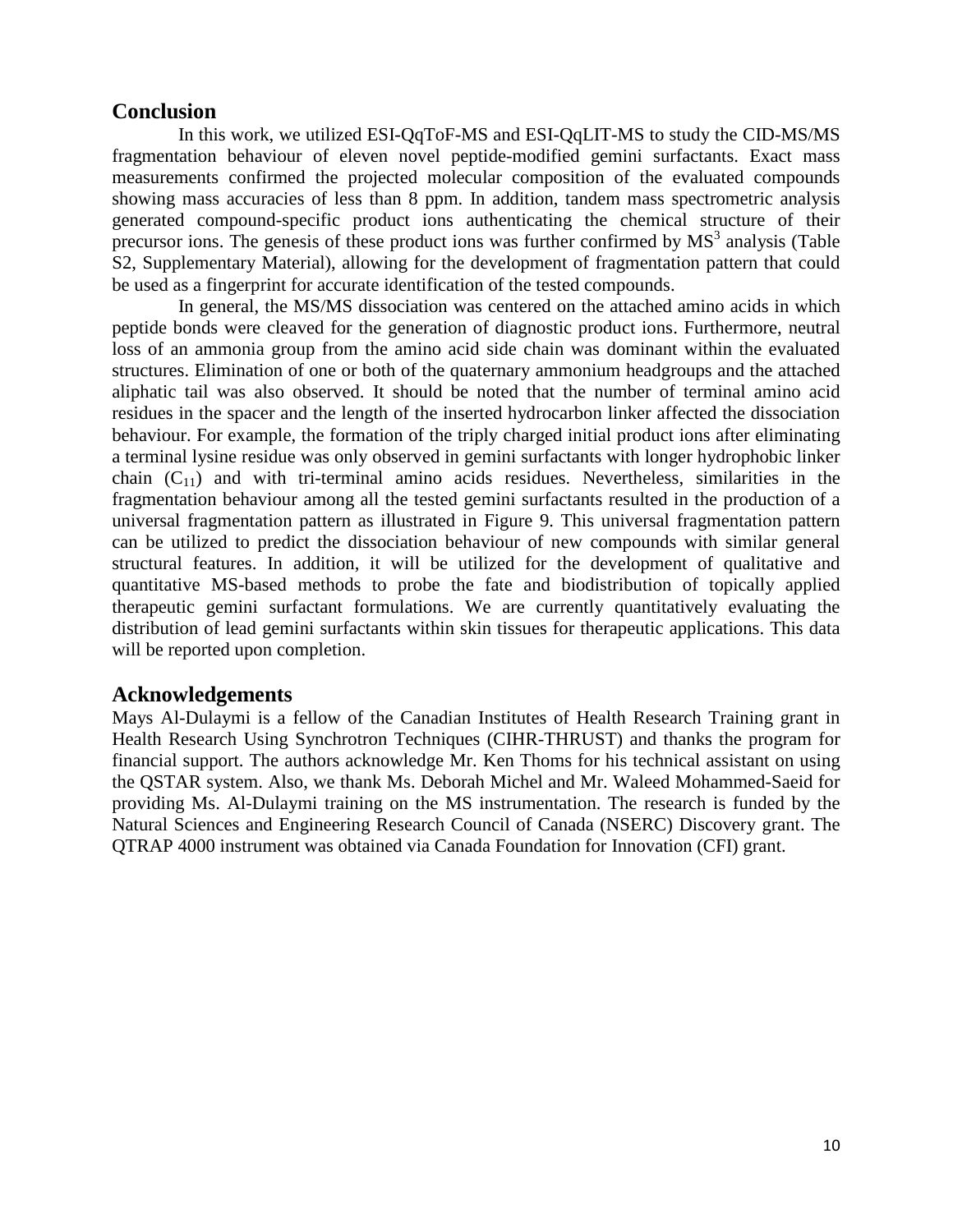

Figure 1. (A) Prototype of gemini surfactants showing the two ionic head groups, hydrocarbon tails and the spacer and (B) schematic representation of the general structure of the tested peptide modified gemini surfactants.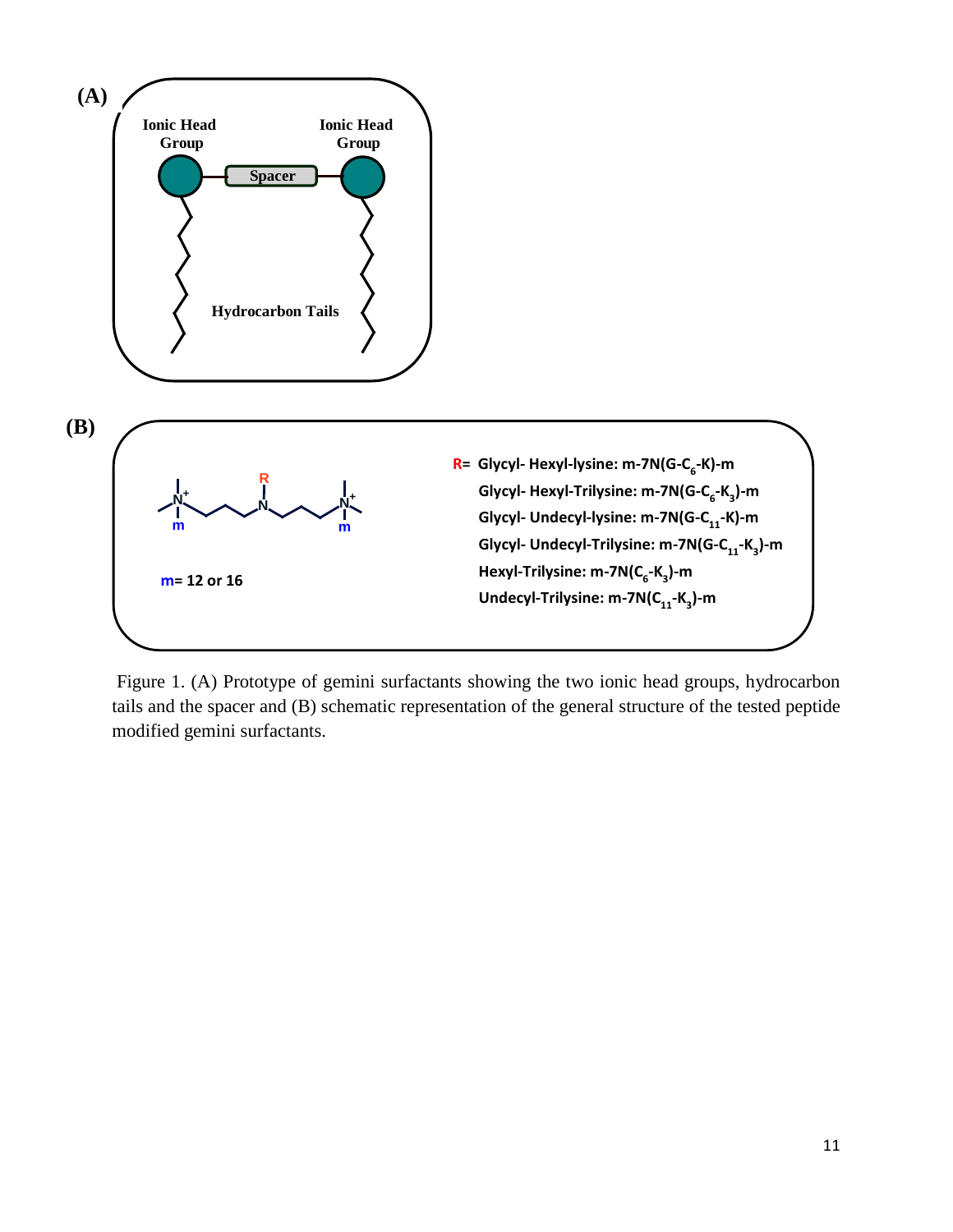|                           | <b>Gemini surfactants</b>                   | 12-7 $N(G-C_{11})$<br>$K_3$ -12 | 16-7N(G-C <sub>11</sub> - 12-7N(G-C <sub>6</sub> -<br>$K_3$ -16 | $K_3$ -12 | 16-7N $(G-C_6$ -<br>$K_3$ -16 | 12-7 $N(C_{11}$<br>$K_3$ -12 | 16-7N $(C_{11}$ -<br>$K_3$ -16 | 12-7N $(C_6$ -<br>$K_3$ -12 | 16-7N( $C_6$ -<br>$K_3$ -16 |
|---------------------------|---------------------------------------------|---------------------------------|-----------------------------------------------------------------|-----------|-------------------------------|------------------------------|--------------------------------|-----------------------------|-----------------------------|
|                           |                                             | m/z                             | m/z                                                             | m/z       | m/z                           | m/z                          | m/z                            | m/z                         | m/z                         |
|                           | <b>Precursor ions</b>                       | 383.6895                        | 421.0633                                                        | 360.3344  | 397.7076                      | 364.6828                     | 402.0593                       | 341.3257                    | 378.7015                    |
| Ion $#$                   | <b>Product ions</b>                         | m/z                             | m/z                                                             | m/z       | m/z                           | m/z                          | m/z                            | m/z                         | m/z                         |
| $\mathbf{A}$              | $[M-C_6H_{13}N_2O]^{2+}$                    | 510.98                          | 567.04                                                          | 475.94    | 532.37                        | 482.47                       | 538.54                         | 447.43                      | 503.50                      |
| $B(y_2)$                  | $[M-C_6H_{12}N_2O]^{3+}$                    | 340.99                          | 378.37                                                          |           |                               | 321.98                       | 359.36                         |                             |                             |
| $\mathbf C$               | $[M-NH_3]^{3+}$                             | 378.01                          | 415.39                                                          | 354.65    | 392.03                        | 359.01                       | 396.38                         | 335.65                      | 373.02                      |
| $\mathbf{b}_{\mathbf{x}}$ | $C_6H_{13}N_2O$                             | 129.10                          | 129.10                                                          | 129.10    | 129.10                        | 129.10                       | 129.10                         | 129.10                      | 129.10                      |
| $a_1$                     | $C_5H_{13}N_2$                              | 101.10                          | 101.10                                                          |           |                               | 101.10                       | 101.10                         |                             |                             |
| $\mathbf{1}$              | <b>Dimethylalkenammonium</b>                | 214.25                          | 270.31                                                          | 214.25    | 270.31                        | 214.25                       | 270.31                         | 214.25                      | 270.31                      |
| $\boldsymbol{2}$          | $[M-(b_x)-ion(1)]^+$                        | 807.71                          | 863.78                                                          | 737.63    | 793.70                        | 750.69                       | 806.76                         | 680.62                      | 736.68                      |
| $2^{\circ}$               | [M-( $b_x$ )-ion(1)] <sup>2+</sup>          | 404.36                          | 432.39                                                          | 369.32    | 397.35                        | 375.85                       | 403.88                         | 340.81                      | 736.68                      |
| $\mathbf{3}$              | $[M-(b_x)-2 \text{ ion}(1)]^+$              | 594.47                          | 594.47                                                          | 524.40    | 524.40                        | 537.44                       | 537.44                         | 467.37                      | 467.37                      |
| $3^{\circ}$               | [M-( $b_x$ )-2 ion(1)] <sup>2+</sup>        | 297.74                          | 297.74                                                          | 262.70    | 262.70                        | 269.23                       | 269.23                         | 234.19                      | 234.19                      |
| $\boldsymbol{4}$          | $[M-2(b_x)\text{-ion}(1)]^+$                | 679.62                          | 735.68                                                          | 609.54    | 665.59                        | 622.60                       | 678.66                         | 552.52                      | 608.58                      |
| $4^{\circ}$               | [M-2(b <sub>x</sub> )-ion(1)] <sup>2+</sup> | 340.31                          | 368.19                                                          | 305.27    | 333.30                        | 311.80                       | 339.83                         | 276.76                      | 304.80                      |
| 5                         | $[M-(b_x)-(NH_3)-2~ion(1)]^+$               | 577.44                          | 577.44                                                          | 507.36    | 507.36                        | 520.42                       | 520.42                         | 450.34                      | 450.34                      |
| $5^{\circ}$               | $[M-(b_x)-(NH_3)-2 \text{ ion}(1)]^{2+}$    | 289.22                          | 289.22                                                          | 254.18    | 254.18                        | 260.71                       | 260.71                         | 225.67                      | 225.67                      |
| 6                         | $[M-2(b_x)-2 ion(1)]^+$                     | 466.94                          | 466.94                                                          | 396.30    | 396.30                        | 409.35                       | 409.35                         | 339.27                      | 339.27                      |
| 6 <sup>°</sup>            | $[M-2(b_x)-2 ion(1)]^{2+}$                  | 233.69                          | 233.69                                                          |           |                               | 205.18                       | 205.18                         |                             |                             |

Table 1. Precursor ions and product ions observed during MS/MS analysis of  $[M+H]$ <sup>3+</sup> ions of the peptide modified gemini surfactants with tri-terminal lysine moieties.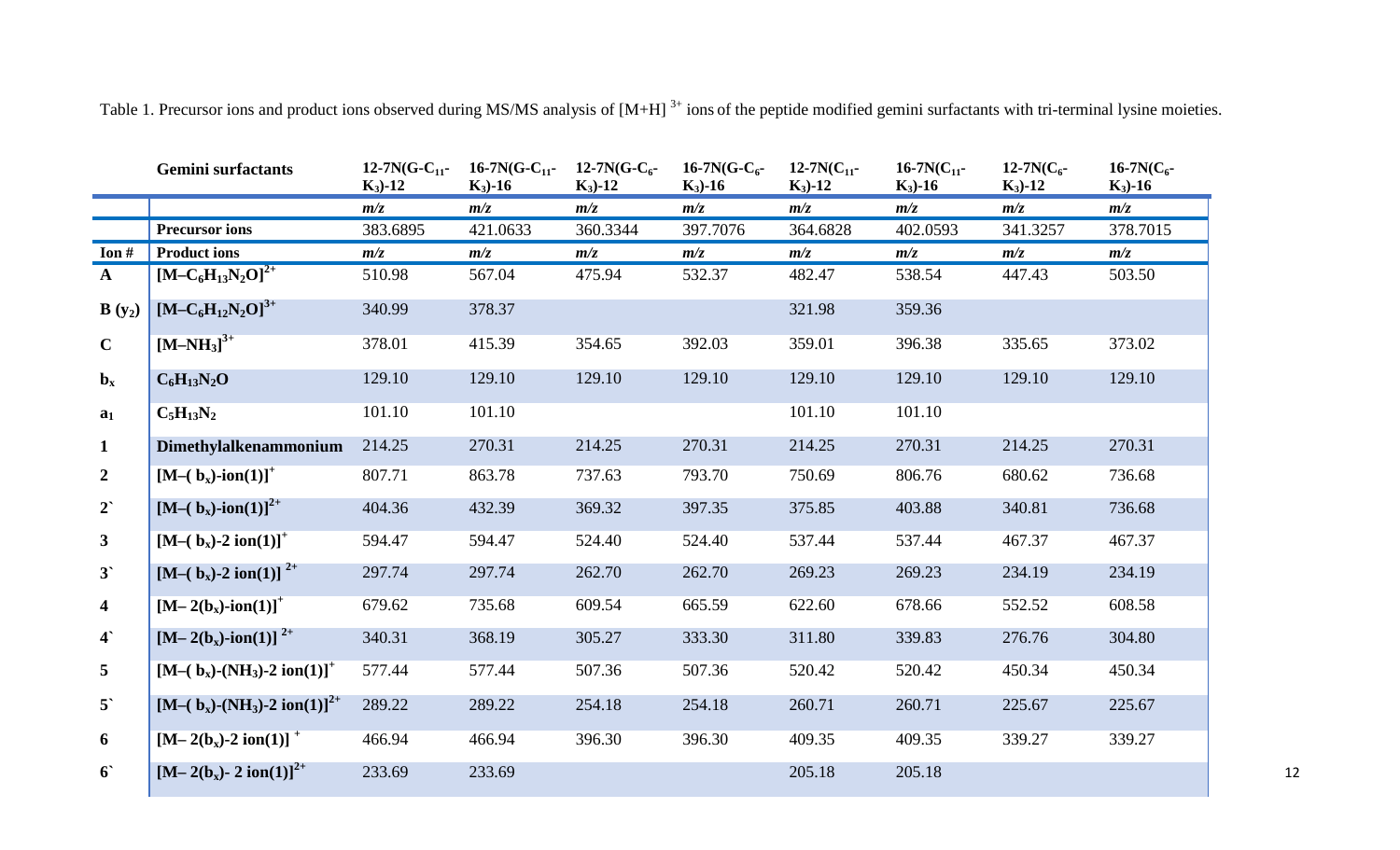| $\overline{7}$      | $[M-2(b_x)-(NH_3)-2ion(1)]^{2+}$               | 225.18 | 225.18 | 190.14 | 190.14 | 196.67 | 196.67 | 161.63 | 161.63  |
|---------------------|------------------------------------------------|--------|--------|--------|--------|--------|--------|--------|---------|
| 8                   | [M-3(b <sub>x</sub> ) - 2 ion(1)] <sup>+</sup> | 338.27 | 338.27 | 268.19 | 268.19 | 281.26 | 281.26 | 211.18 | 211.18  |
| 9                   | $[M-(b_x)-(NH3)]^{3+}$                         | 335.31 | 372.69 | 311.96 | 349.33 | 316.31 | 353.68 | 292.95 | 330.32  |
| 9 <sup>°</sup>      | [M–( $b_x$ )-(NH3)] <sup>2+</sup>              | 502.47 | 558.53 | 467.43 | 523.49 | 473.96 | 530.02 | 438.92 | 494.98  |
| <b>10</b>           | $[M-2(b_x)]^{2+}$                              | 446.94 | 503.00 | 411.90 | 467.96 | 418.43 | 474.49 | 383.39 | 439.45  |
| 11                  | $[M-3(b_x)]^{2+}$                              | 382.89 | 438.95 | 347.85 | 403.91 | 354.38 | 410.44 | 319.34 | 375.40  |
| 12                  | $[M-3(b_x)-ion(1)]^+$                          | 551.52 | 607.59 | 481.44 | 537.51 | 494.50 | 550.57 | 424.43 | 480.49  |
| $12^{\circ}$        | [M-3(b <sub>x</sub> )- ion(1)] <sup>2+</sup>   | 276.27 | 304.30 | 241.23 | 269.26 | 247.75 | 275.79 | 212.71 | 240.75  |
| 13                  | $[M-2(NH_3)]^{3+}$                             | 372.34 | 409.71 | 348.97 | 386.62 | 353.33 | 390.70 | 329.97 | 367.35  |
| 14                  | $[M-(NH3)-ion(1)]^{3+}$                        | 306.93 | 325.62 | 283.57 | 302.26 | 287.92 | 306.61 | 264.57 | 283.25  |
| 15                  | $[M-(NH3)-2 ion(1)]2+$                         | 353.27 | 353.27 | 318.23 | 318.23 | 324.76 | 324.76 | 289.72 | 289.723 |
| $15^\circ$          | $[M-(NH3)-2 ion(1)]^{3+}$                      | 235.85 | 235.85 | 212.49 | 212.49 | 216.84 | 216.84 | 193.48 | 193.48  |
| <b>16</b>           | $[M-2(NH_3)-ion(1)]^{3+}$                      | 301.26 | 319.94 | 277.90 | 296.58 | 282.25 | 300.94 | 258.89 | 277.58  |
| 17                  | $[M-2(NH_3)-2 ion(1)]^{2+}$                    | 344.76 | 344.76 | 309.72 | 309.72 | 316.25 | 316.25 | 281.21 | 281.21  |
| 17                  | $[M-2(NH_3)-2 ion(1)]^{3+}$                    | 230.17 | 230.17 | 206.82 | 206.82 | 211.17 | 211.17 | 187.81 | 187.81  |
| 18                  | [M–( $b_x$ )-(NH3)- ion(1)] <sup>+</sup>       | 790.69 | 846.75 | 720.61 | 776.67 | 733.67 | 789.73 | 663.59 | 719.65  |
| 18 <sup>°</sup>     | [M–( $b_x$ )-(NH3)- ion(1)] <sup>2+</sup>      | 395.85 | 423.87 | 360.81 | 388.84 | 367.33 | 395.37 | 332.30 | 360.33  |
| $18^{\prime\prime}$ | [M–( $b_x$ )-(NH3)- ion(1)] <sup>3+</sup>      | 264.23 | 282.92 | 240.87 | 259.56 | 245.23 | 263.91 | 221.87 | 240.55  |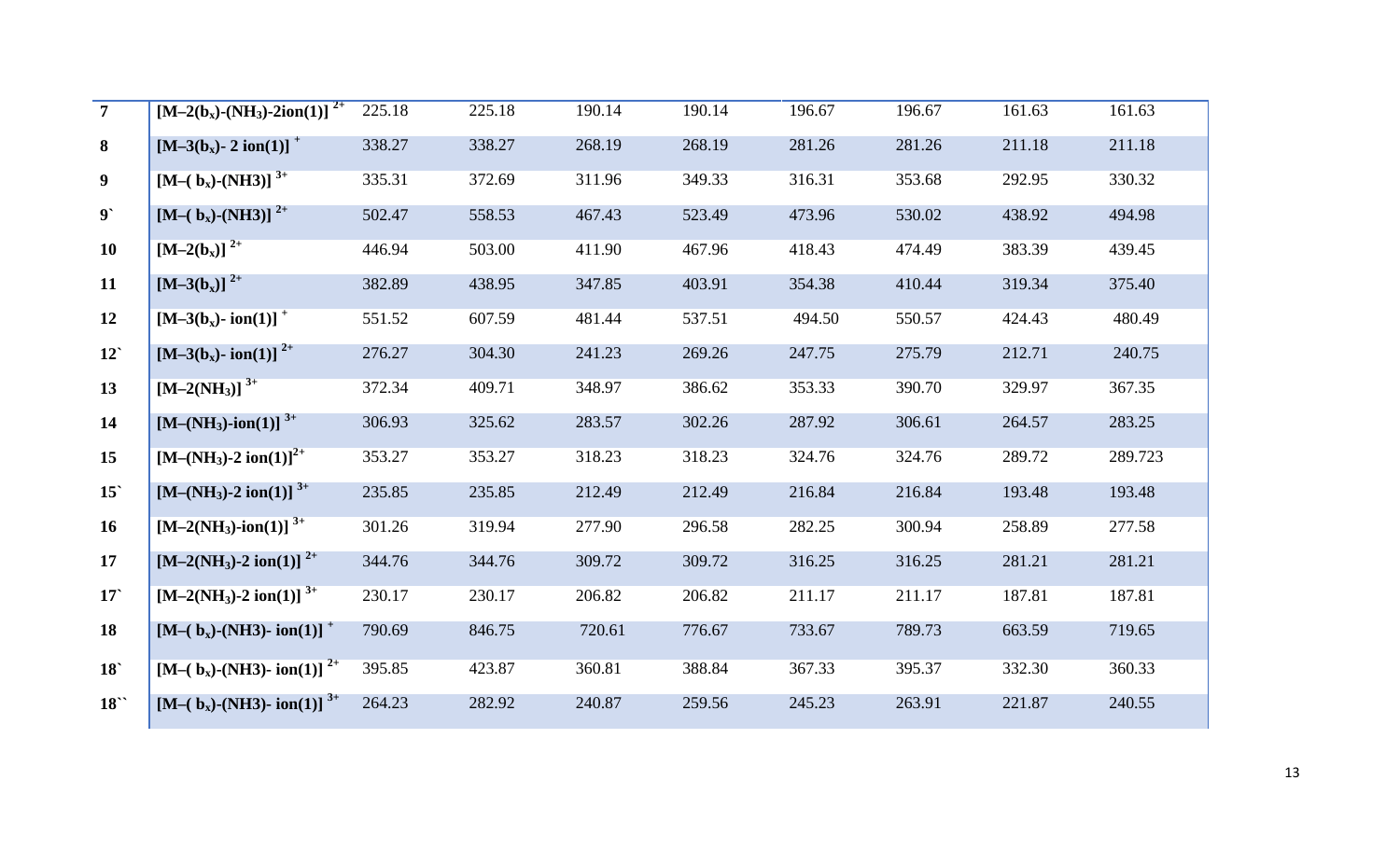Table 2. Precursor ions and product ions observed during MS/MS analysis of  $[M+H]$ <sup>3+</sup> ions of the peptide modified gemini surfactants with mono-terminal lysine moiety.

|                         | <b>Gemini surfactants</b>                    | $16-7N(G-C_{11}-K)-16$ | $12 - 7N(G-C_6-K) - 12$ | $16-7N(G-C_6-K)-16$ |  |
|-------------------------|----------------------------------------------|------------------------|-------------------------|---------------------|--|
|                         |                                              | m/z                    | m/z                     | m/z                 |  |
|                         | <b>Precursor ions</b>                        | 335.6693               | 274.9356                | 312.3098            |  |
| Ion $#$                 | <b>Product ions</b>                          | m/z                    | m/z                     | m/z                 |  |
| $\mathbf{A}$            | $[M-C_6H_{13}N_2O]^{2+}$                     | 438.95                 | 347.85                  | 403.91              |  |
| $\bf{B}$                | $[M-NH_3]^{3+}$                              | 329.99                 | 269.26                  | 306.63              |  |
| $b1$                    | $C_6H_{13}N_2O$                              | 129.10                 | 129.10                  | 129.10              |  |
| 1                       | Dimethylalkenammonium                        | 270.31                 | 214.25                  | 270.31              |  |
| $\boldsymbol{2}$        | [M-( $b_1$ )- $\text{ion}(1)$ ] <sup>+</sup> | 607.59                 | 481.44                  | 537.51              |  |
| $2^{\circ}$             | [M-(b <sub>1</sub> )-ion(1)] <sup>2+</sup>   | 304.30                 | 241.23                  | 269.26              |  |
| $\mathbf{3}$            | [M-( $b_1$ )-2 ion(1)] <sup>+</sup>          | 338.28                 | 268.20                  | 268.20              |  |
| $3^{\circ}$             | [M-(b <sub>1</sub> )-2 ion(1)] <sup>2+</sup> | 169.64                 | 134.60                  | 134.60              |  |
| $\overline{\mathbf{4}}$ | [M-(NH <sub>3</sub> )- ion(1)] <sup>3+</sup> | 240.22                 | 198.18                  | 216.86              |  |
| 5                       | $[M-(NH3)- 2 ion(1)]^{2+}$                   | 225.18                 | 190.14                  | 190.14              |  |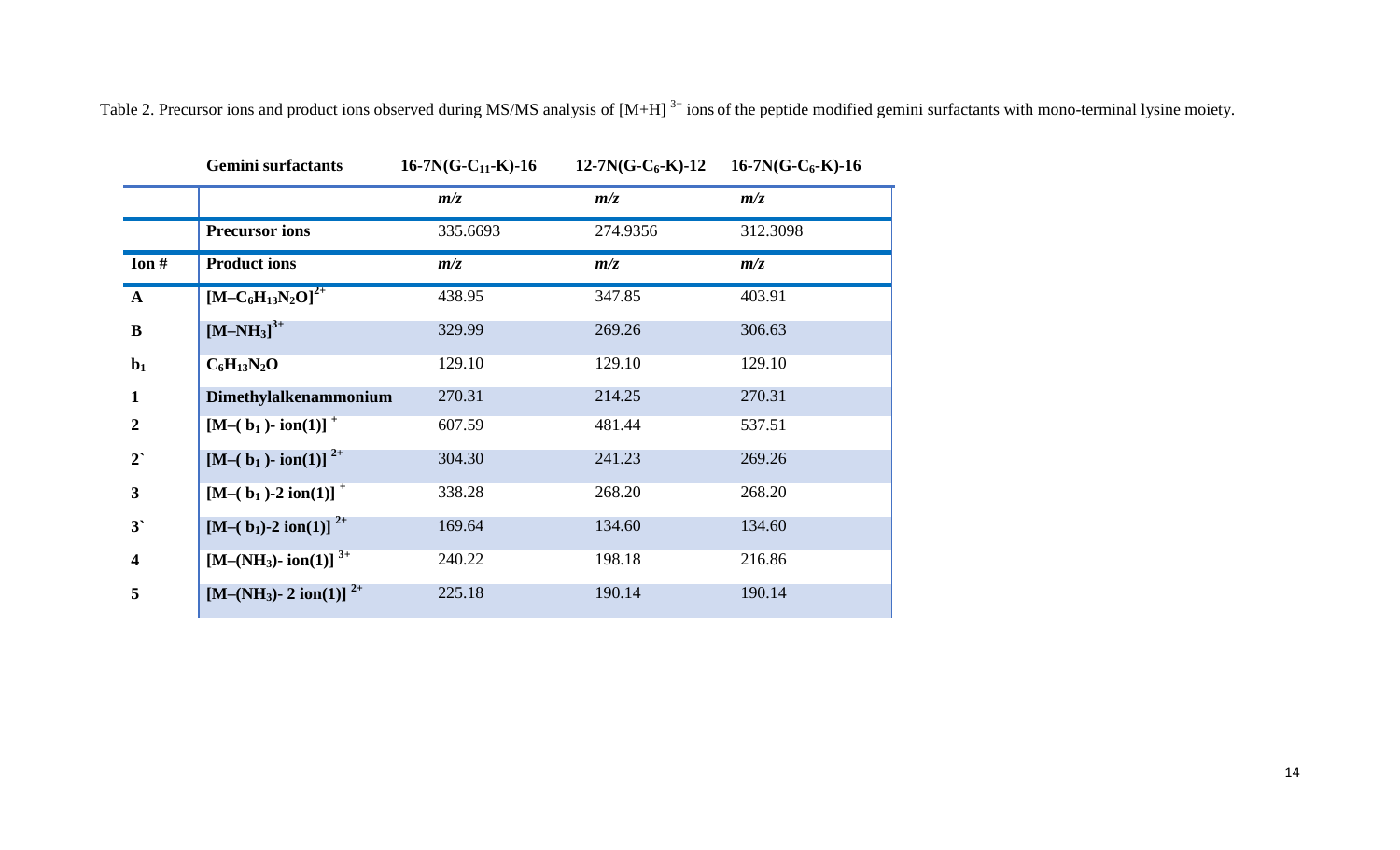

Figure 2. The ESI-QqLIT-MS/MS spectrum of 16-7N(C<sub>11</sub>-K<sub>3</sub>)-16 as a representative example of gemini surfactants with tri-terminal lysine moieties. Ions were labelled as designated in Figures 5-7. Strcture of the three initial product ions are shown as an insert (top).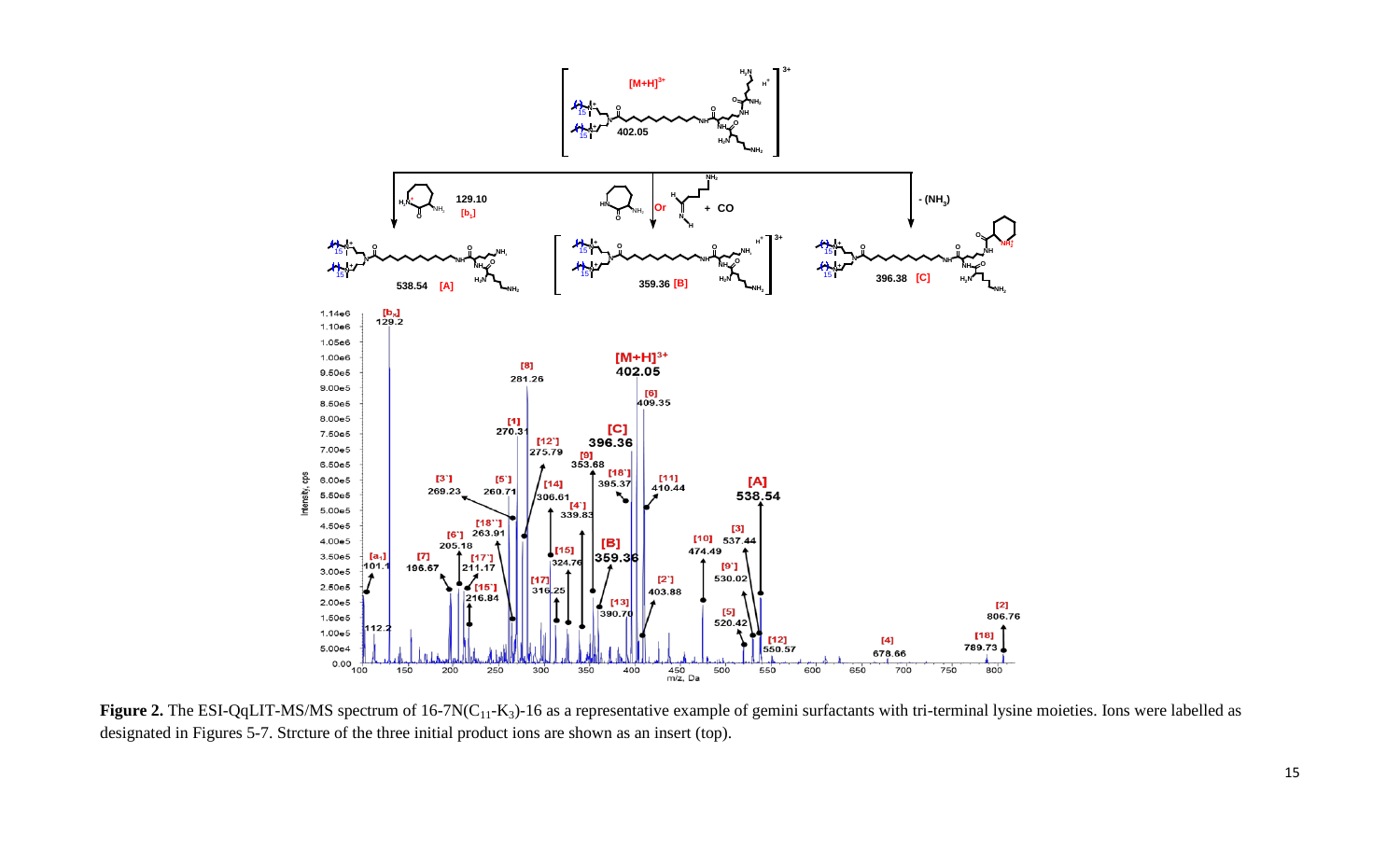

**Figure 3.** The proposed mechanism for the formation of product ion  $(A)$  and  $(b_1)$ : amide bond cleavage initiated by lysine side chain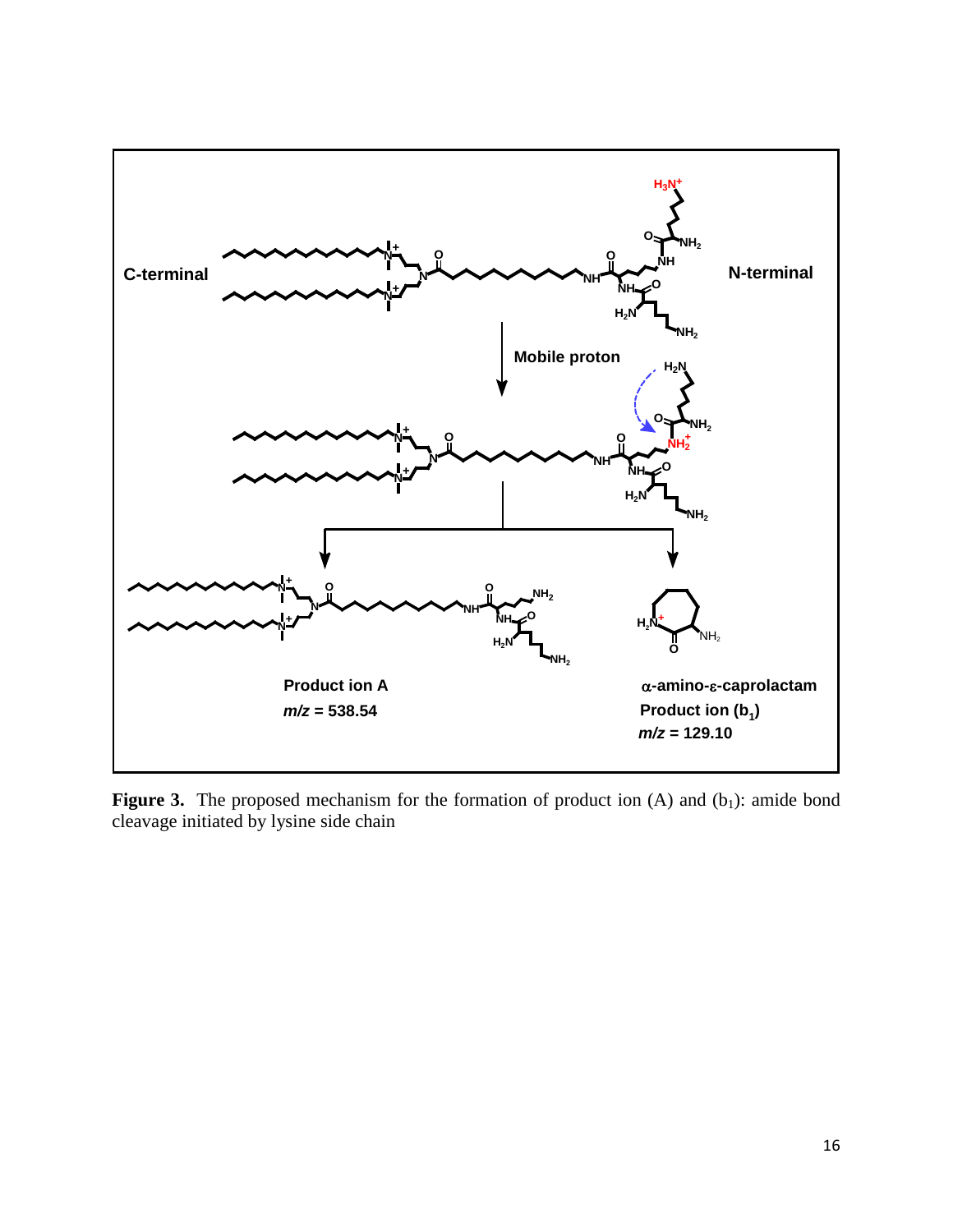

**Figure 4.** The proposed mechanism for the formation of product ion  $(B)$  and  $(a_1)$ : cleavage of Cα –C  $_{\rm amide}$  bond through  $a_x$  -  $y_x$  fragmentation pathway.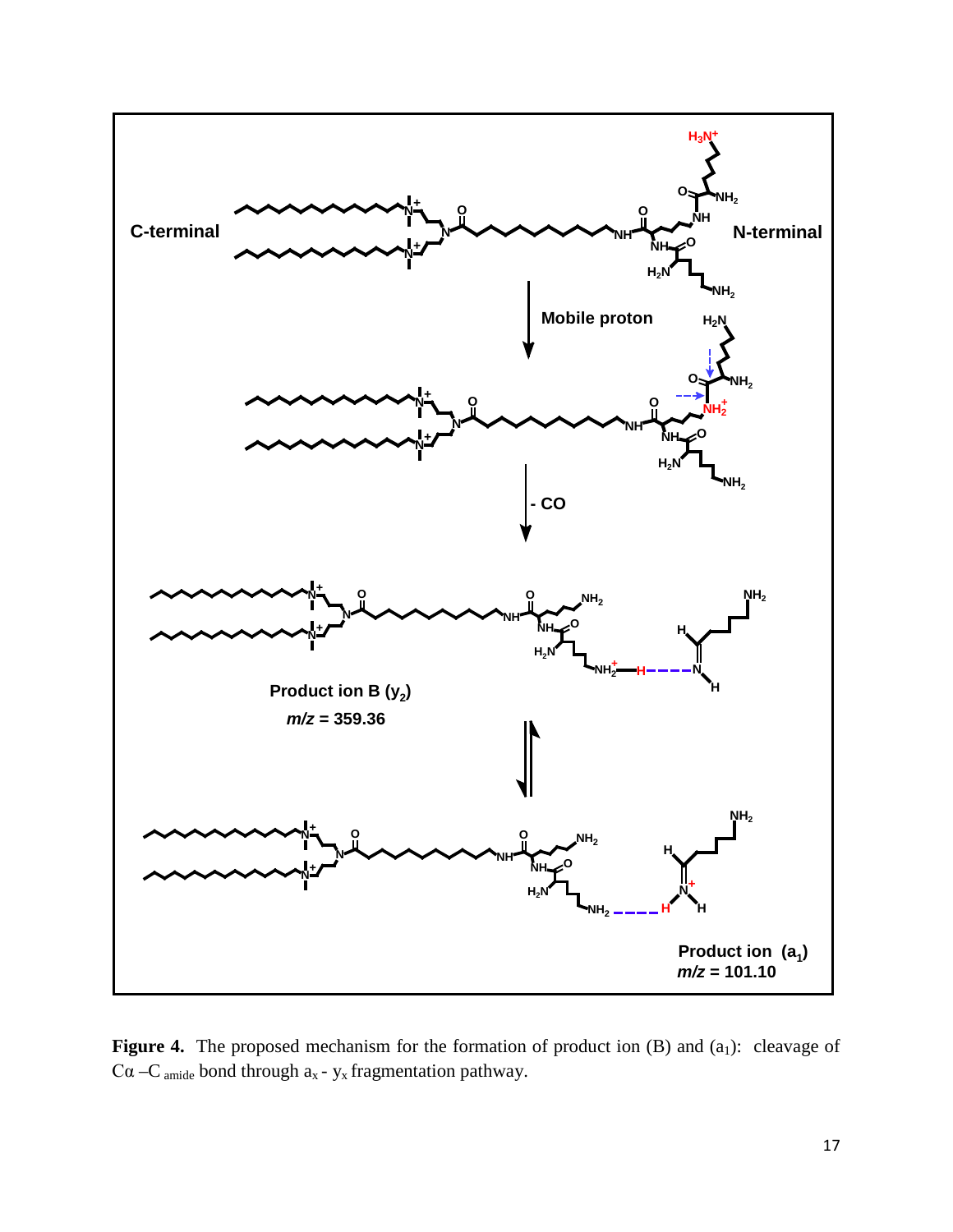

**Figure 5.** Proposed MS/MS product ions generated form product ion (A) at *m/z* 538.54 of 16- 7N(C11-K3)-16 gemini surfactant. Product ion 2\* is an intermediate ion.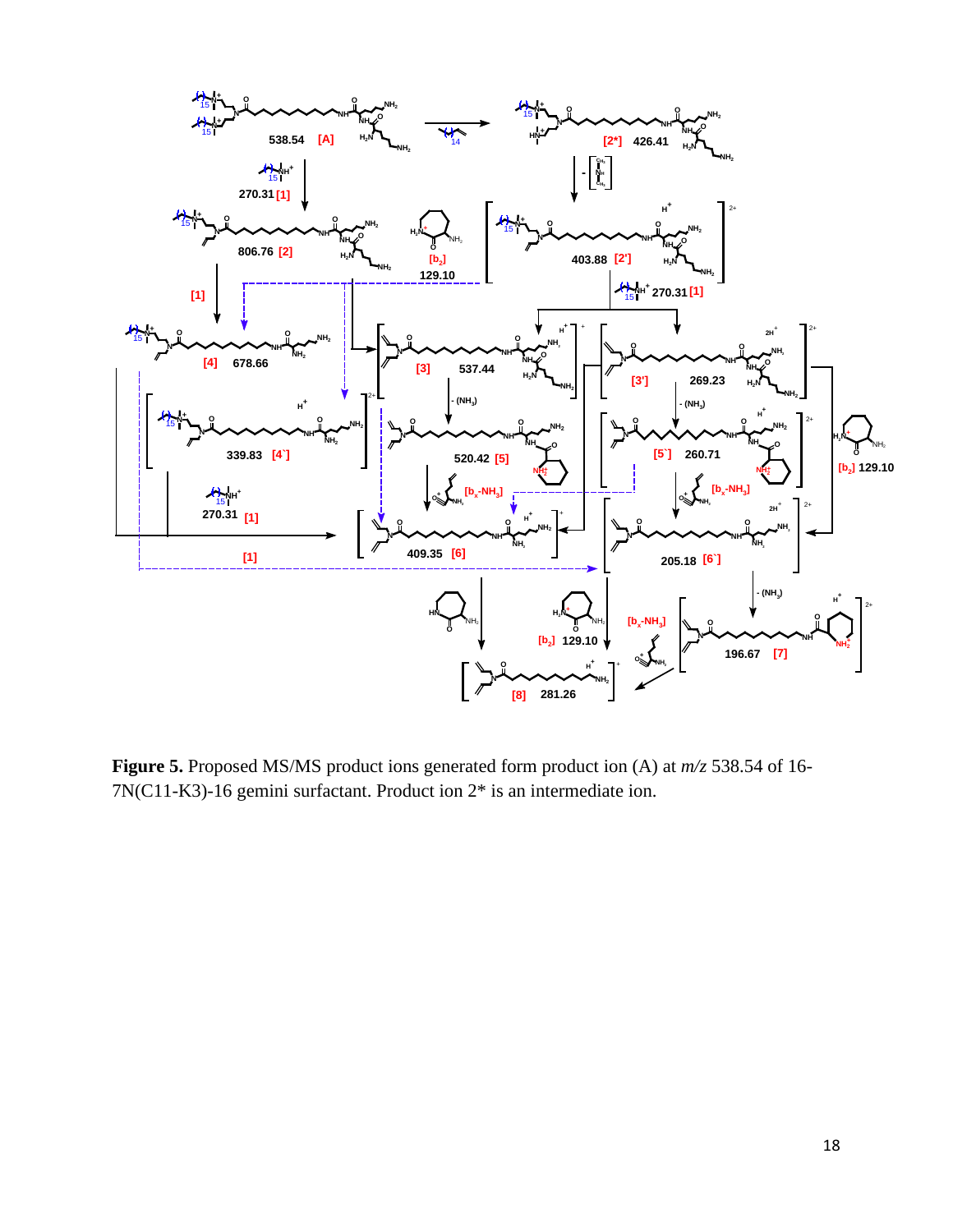

**Figure 6.** Proposed MS/MS product ions generated form product ion (B) at *m/z* 359.36 of 16- 7N(C11-K3)-16 gemini surfactant.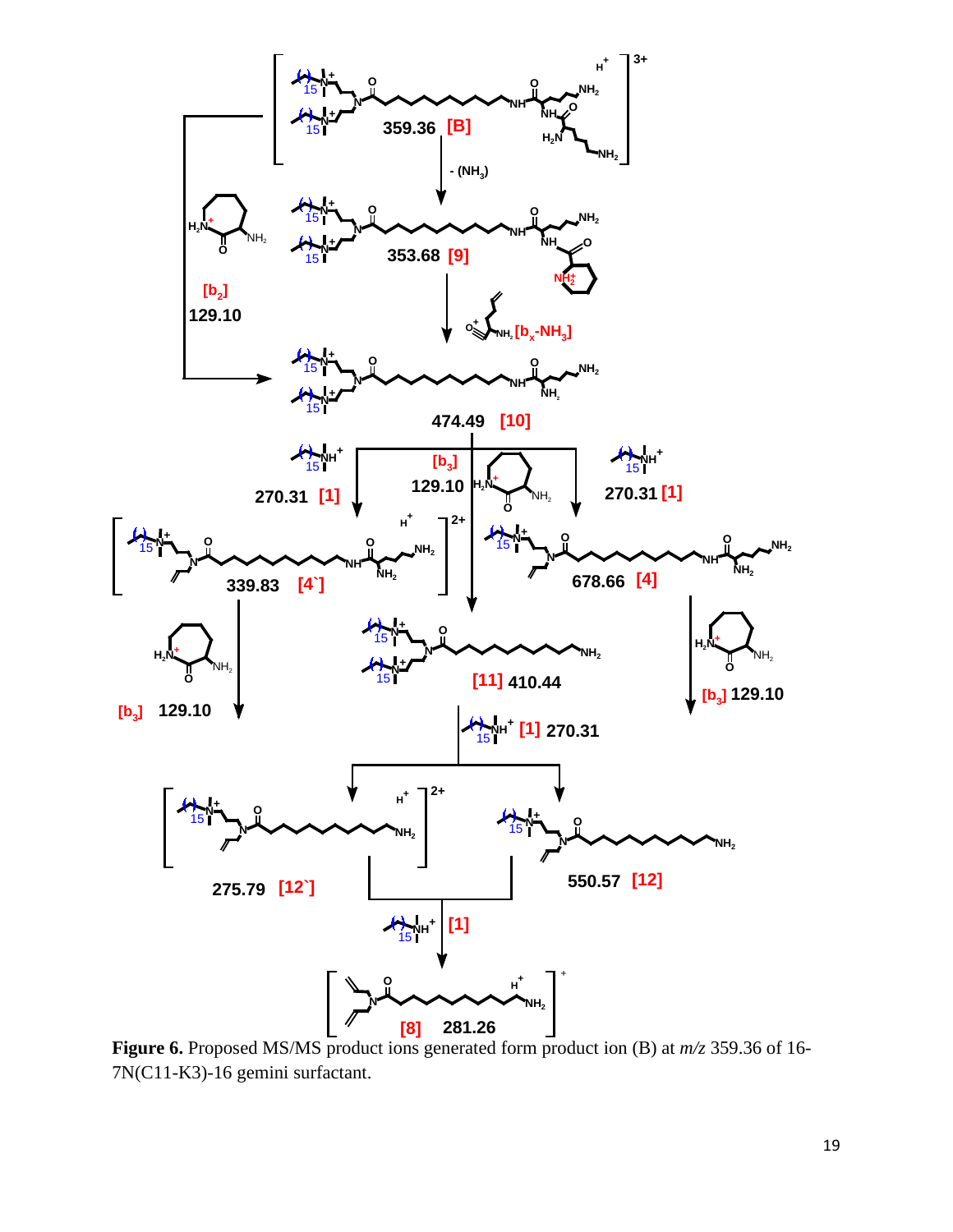

**Figure 7.** Proposed MS/MS product ions generated form product ion (C) at *m/z* 396.38 of 16-7N(C11-K3)-16 gemini surfactant.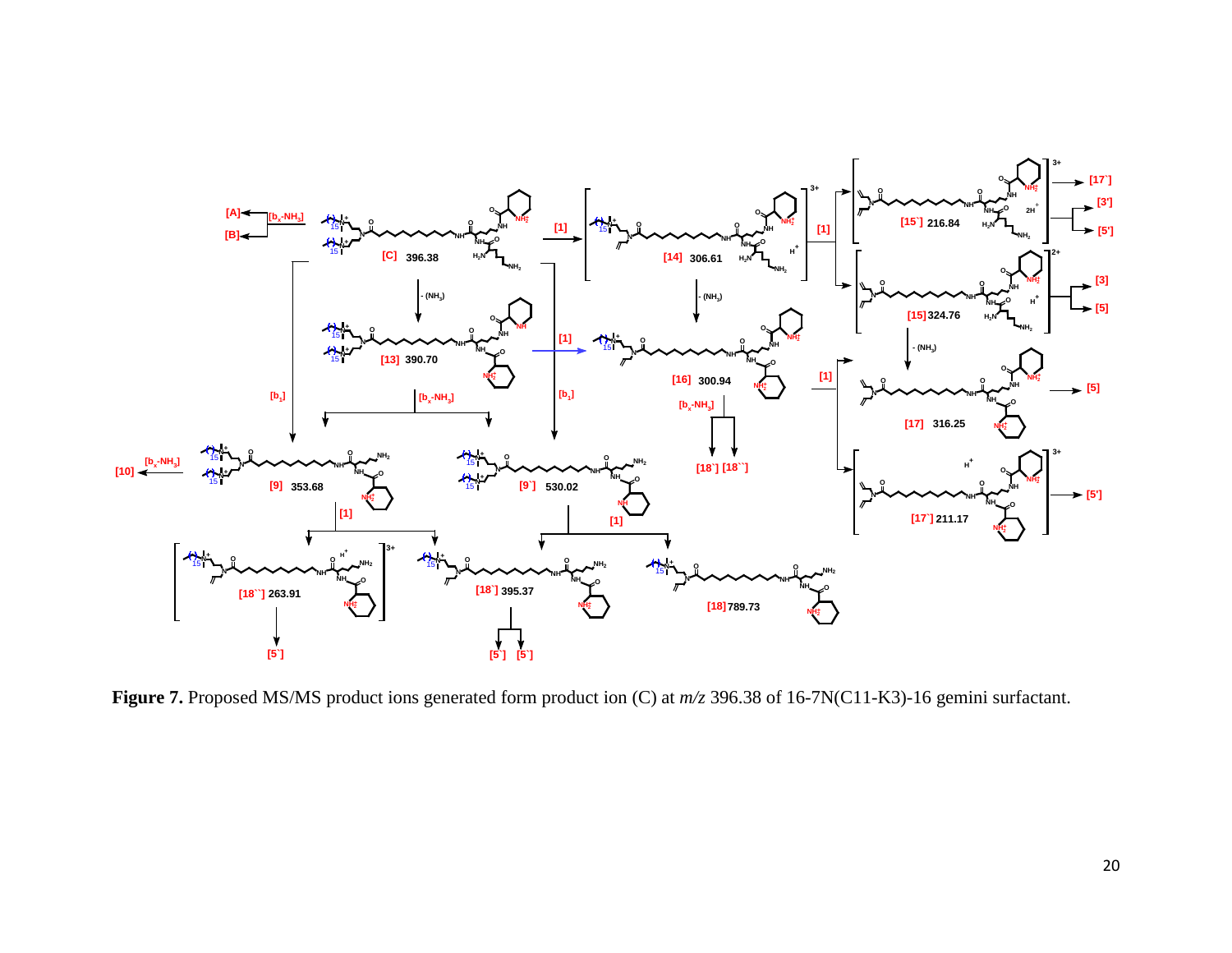

**Figure 8.** (A) The ESI-QqLIT MS/MS spectrum of  $16-7N(G-C_{11}-k)-16$  as a representative example of gemini surfactants with mono-terminal lysine moiety and (B) the proposed MS/MS fragmentation pattern.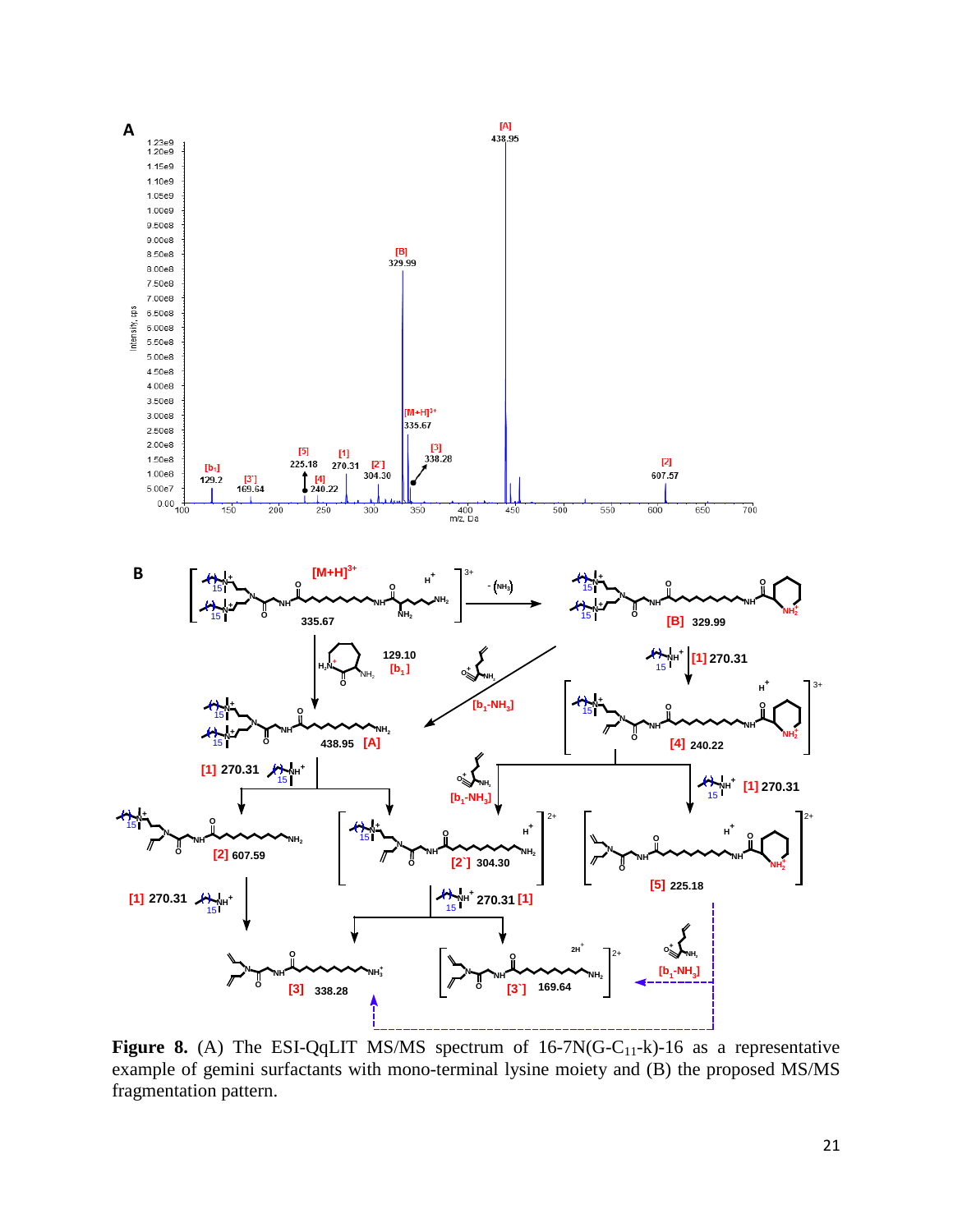

**Figure 9.** Universal MS/MS fragmentation pattern for peptide modified gemini surfactants.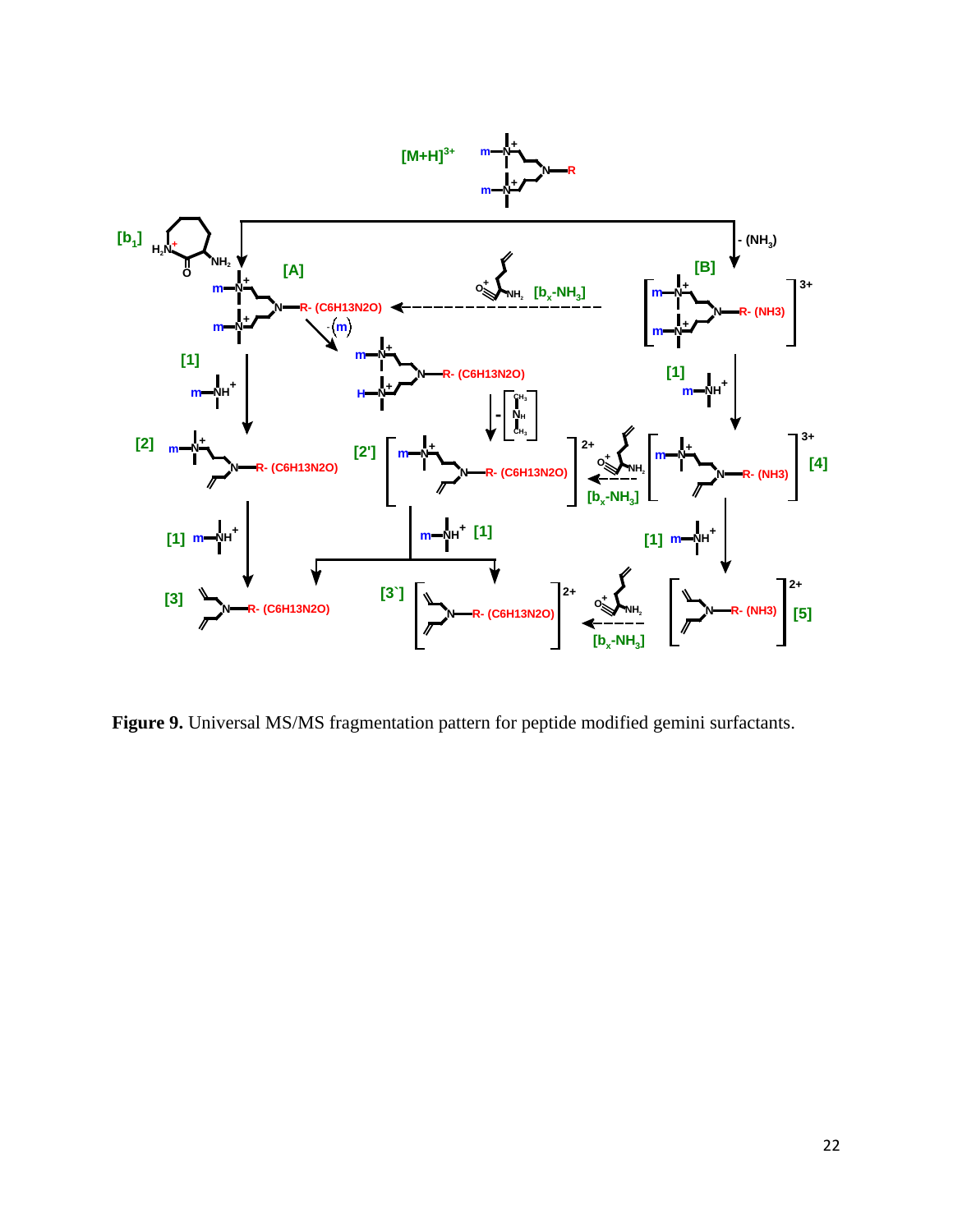## **References**

- <span id="page-22-0"></span>1. Jin, L., Zeng, X., Liu, M., Deng, Y., He, N.: Current progress in gene delivery technology based on chemical methods and nano-carriers. Theranostics. **4**, 240-255 (2014)
- <span id="page-22-1"></span>2. Singh, J., Mohammed-Saied, W., Kaur, R., Badea, I.: Nanoparticles in Gene Therapy: From Design to Clinical Applications. Reviews in Nanoscience and Nanotechnology. **2**, 275-299 (2013)
- <span id="page-22-2"></span>3. Ahmed, T., Kamel, A.O., Wettig, S.D.: Interactions between DNA and Gemini surfactant: impact on gene therapy: part I. Nanomedicine. (2016)
- <span id="page-22-3"></span>4. Elsabahy, M., Badea, I., Verrall, R., Donkuru, M., Foldvari, M.: Dicationic gemini nanoparticle design for gene therapy. Organic nanomaterials. Wiley. 509-528 (2014)
- <span id="page-22-4"></span>5. Menger, F.M., Littau, C.: Gemini-surfactants: synthesis and properties. Journal of the American Chemical Society. **113**, 1451-1452 (1991)
- <span id="page-22-5"></span>6. Rosen, M.J., Tracy, D.J.: Gemini surfactants. Journal of Surfactants and Detergents. **1**, 547-554 (1998)
- <span id="page-22-6"></span>7. Singh, J., Michel, D., Chitanda, J.M., Verrall, R.E., Badea, I.: Evaluation of cellular uptake and intracellular trafficking as determining factors of gene expression for amino acid-substituted gemini surfactant-based DNA nanoparticles. J Nanobiotechnology. **10**, (2012)
- <span id="page-22-7"></span>8. Badea, I., Verrall, R., Baca-Estrada, M., Tikoo, S., Rosenberg, A., Kumar, P., et al.: In vivo cutaneous interferon‐γ gene delivery using novel dicationic (gemini) surfactant– plasmid complexes. The journal of gene medicine. **7**, 1200-1214 (2005)
- <span id="page-22-8"></span>9. Badea, I., Wettig, S., Verrall, R., Foldvari, M.: Topical non-invasive gene delivery using gemini nanoparticles in interferon-γ-deficient mice. European journal of pharmaceutics and biopharmaceutics. **65**, 414-422 (2007)
- <span id="page-22-9"></span>10. Garcia, M.T., Kaczerewska, O., Ribosa, I., Brycki, B., Materna, P., Drgas, M.: Biodegradability and aquatic toxicity of quaternary ammonium-based gemini surfactants: Effect of the spacer on their ecological properties. Chemosphere. **154**, 155-160 (2016)
- <span id="page-22-10"></span>11. Wasungu, L., Scarzello, M., van Dam, G., Molema, G., Wagenaar, A., Engberts, J.B., et al.: Transfection mediated by pH-sensitive sugar-based gemini surfactants; potential for in vivo gene therapy applications. Journal of molecular medicine. **84**, 774-784 (2006)
- 12. Kim, B.-K., Doh, K.-O., Bae, Y.-U., Seu, Y.-B.: Synthesis and optimization of cholesterol-based diquaternary ammonium gemini surfactant (chol-gs) as a new gene delivery vector. J. Microbiol. Biotechnol. **21**, 93-99 (2011)
- 13. Pérez, L., Pinazo, A., Pons, R., Infante, M.: Gemini surfactants from natural amino acids. Advances in colloid and interface science. **205**, 134-155 (2014)
- <span id="page-22-11"></span>14. Yang, P., Singh, J., Wettig, S., Foldvari, M., Verrall, R.E., Badea, I.: Enhanced gene expression in epithelial cells transfected with amino acid-substituted gemini nanoparticles. European Journal of Pharmaceutics and Biopharmaceutics. **75**, 311-320 (2010)
- 15. Singh, J., Yang, P., Michel, D., E Verrall, R., Foldvari, M., Badea, I.: Amino Acid-Substituted Gemini Surfactant-Based Nanoparticles as Safe and Versatile Gene Delivery Agents. Current Drug Delivery. **8**, 299-306 (2011)
- <span id="page-22-12"></span>16. Al-Dulaymi, M.A., Chitanda, J.M., Mohammed-Saeid, W., Araghi, H.Y., Verrall, R.E., Grochulski, P., et al.: Di-Peptide-Modified Gemini Surfactants as Gene Delivery Vectors: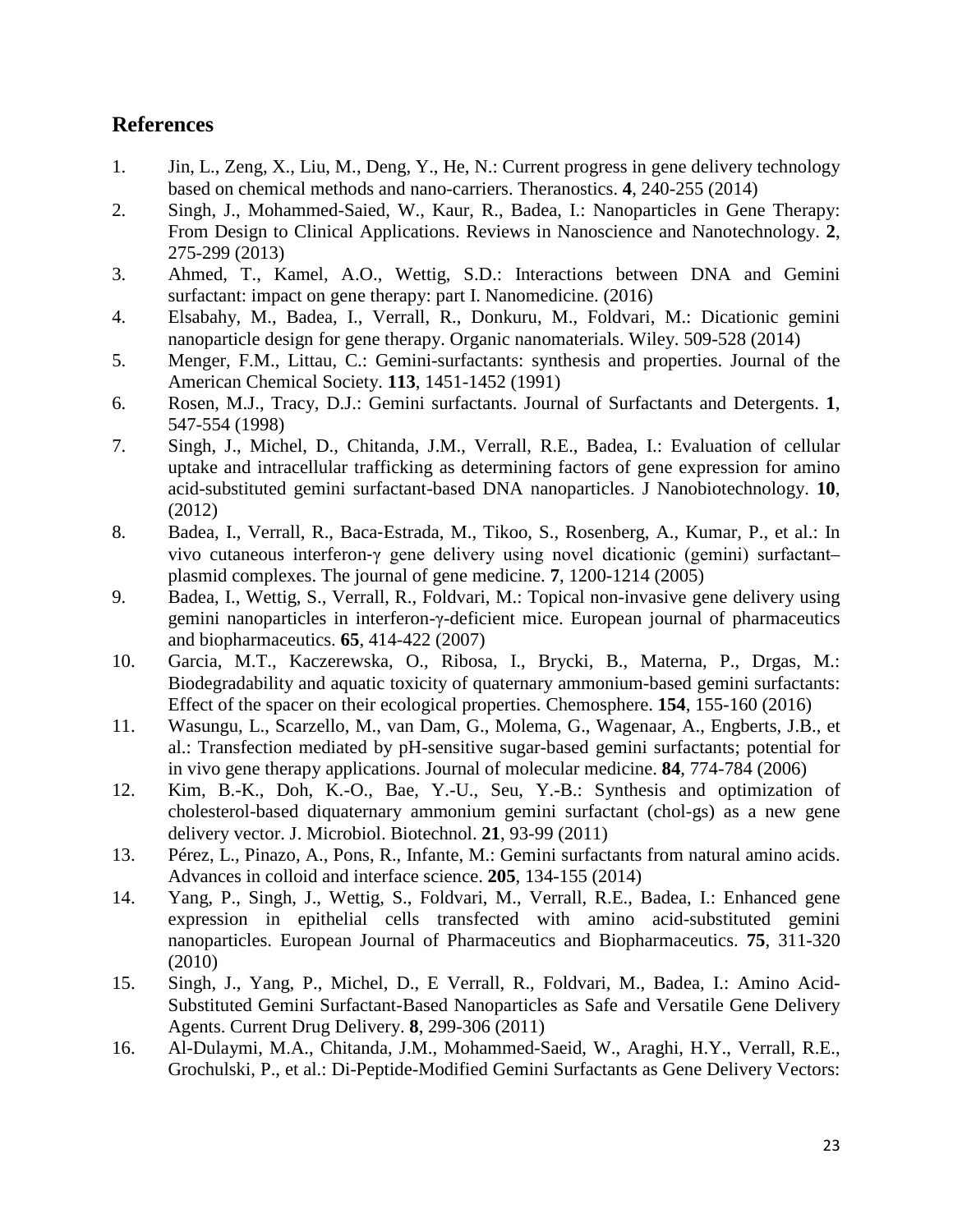Exploring the Role of the Alkyl Tail in Their Physicochemical Behavior and Biological Activity. The AAPS journal. 1-14 (2016)

- <span id="page-23-0"></span>17. Singh, J., Michel, D., Getson, H.M., Chitanda, J.M., Verrall, R.E., Badea, I.: Development of amino acid substituted gemini surfactant-based mucoadhesive gene delivery systems for potential use as noninvasive vaginal genetic vaccination. Nanomedicine. **10**, 405-417 (2015)
- <span id="page-23-1"></span>18. Mohammed-Saeid, W., Michel, D., El-Aneed, A., Verrall, R.E., Low, N.H., Badea, I.: Development of Lyophilized Gemini Surfactant-Based Gene Delivery Systems: Influence of Lyophilization on the Structure, Activity and Stability of the Lipoplexes. Journal of Pharmacy & Pharmaceutical Sciences. **15**, 548-567 (2012)
- <span id="page-23-2"></span>19. Aceña, J., Stampachiacchiere, S., Pérez, S., Barceló, D.: Advances in liquid chromatography–high-resolution mass spectrometry for quantitative and qualitative environmental analysis. Analytical and bioanalytical chemistry. **407**, 6289-6299 (2015)
- 20. Lyubarskaya, Y., Kobayashi, K., Swann, P.: Application of mass spectrometry to facilitate advanced process controls of biopharmaceutical manufacture. Pharmaceutical Bioprocessing. **3**, 313-321 (2015)
- 21. Lietz, C.B., Gemperline, E., Li, L.: Qualitative and quantitative mass spectrometry imaging of drugs and metabolites. Advanced drug delivery reviews. **65**, 1074-1085 (2013)
- 22. Pacholarz, K.J., Garlish, R.A., Taylor, R.J., Barran, P.E.: Mass spectrometry based tools to investigate protein–ligand interactions for drug discovery. Chemical Society Reviews. **41**, 4335-4355 (2012)
- <span id="page-23-3"></span>23. Buse, J., Badea, I., Verrall, R.E., El-Aneed, A.: Tandem mass spectrometric analysis of the novel gemini surfactant nanoparticle families G12-s and G18: 1-s. Spectroscopy Letters. **43**, 447-457 (2010)
- <span id="page-23-6"></span>24. Buse, J., Badea, I., Verrall, R.E., El‐Aneed, A.: Tandem mass spectrometric analysis of novel diquaternary ammonium gemini surfactants and their bromide adducts in electrospray‐positive ion mode ionization. Journal of Mass Spectrometry. **46**, 1060-1070 (2011)
- <span id="page-23-5"></span>25. Mohammed-Saeid, W., Buse, J., Badea, I., Verrall, R., El-Aneed, A.: Mass spectrometric analysis of amino acid/di-peptide modified gemini surfactants used as gene delivery agents: Establishment of a universal mass spectrometric fingerprint. International Journal of Mass Spectrometry. **309**, 182-191 (2012)
- 26. Donkuru, M., Chitanda, J.M., Verrall, R.E., El‐Aneed, A.: Multi‐stage tandem mass spectrometric analysis of novel β-cyclodextrin-substituted and novel bis-pyridinium gemini surfactants designed as nanomedical drug delivery agents. Rapid Communications in Mass Spectrometry. **28**, 757-772 (2014)
- <span id="page-23-4"></span>27. Buse, J., Badea, I., Verrall, R.E., El-Aneed, A.: A general liquid chromatography tandem mass spectrometry method for the quantitative determination of diquaternary ammonium gemini surfactant drug delivery agents in mouse keratinocytes' cellular lysate. Journal of Chromatography A. **1294**, 98-105 (2013)
- 28. Buse J, P.R., Verrall RE, Badea I, Zhang H, Mulligan CC, Peru KM, Bailey J, Headley JV, El-Aneed A.\*: The Development and assessment of high-throughput mass spectrometry-based methods for the quantification of a nanoparticle drug delivery agent in cellular lysate. Journal of Mass Spectrometry., (2014)